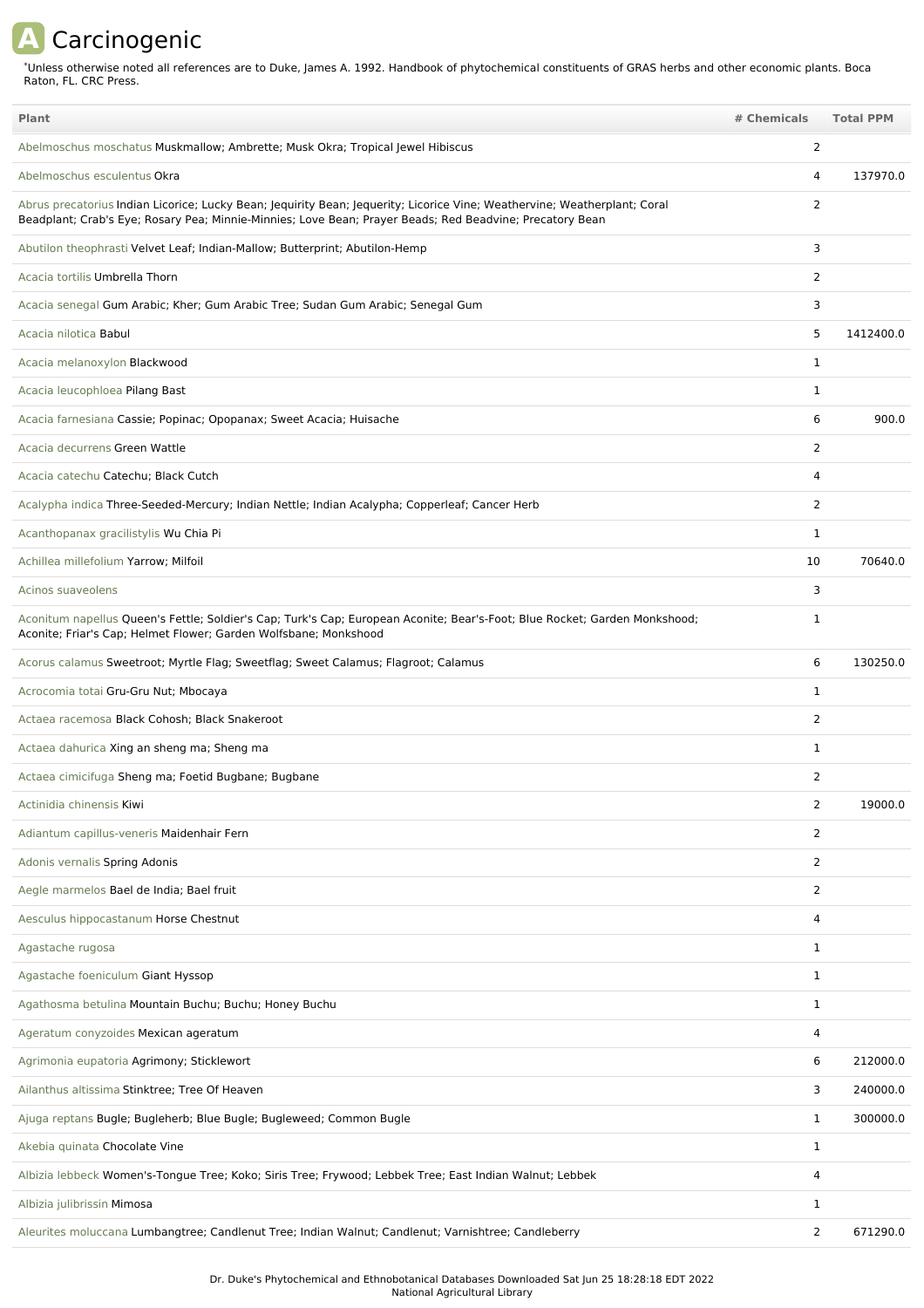| Plant                                                                                  | # Chemicals    | <b>Total PPM</b> |
|----------------------------------------------------------------------------------------|----------------|------------------|
| Alisma plantago-aquatica Mud Plantain; Water Plantain; Ze-Xie; Tse-Hsieh               | 2              |                  |
| Alliaria petiolata Garlic Mustard                                                      | 1              | 96800.0          |
| Allium schoenoprasum Chives                                                            | 5              | 63458.0          |
| Allium sativum var. sativum Garlic                                                     | 6              | 3608.0           |
| Allium cepa Onion; Shallot                                                             | $\overline{7}$ | 134986.0         |
| Allium ampeloprasum Elephant Garlic; Kurrat                                            | 3              |                  |
| Alnus glutinosa Black Alder                                                            | $\mathbf 1$    | 400000.0         |
| Aloe vera Bitter Aloes; Aloe                                                           | 3              |                  |
| Aloysia citrodora Lemon Verbena                                                        | 3              | 5390.0           |
| Alpinia officinarum Chinese Ginger; Lesser Galangal                                    | 4              |                  |
| Alpinia galanga Greater Galangal; Languas; Siamese Ginger                              | 2              |                  |
| Althaea officinalis White Mallow; Marshmallow                                          | 7              | 40000.0          |
| Amaranthus sp. Pigweed                                                                 | 1              | 7458.0           |
| Ammi visnaga Visnaga                                                                   | $\overline{4}$ |                  |
| Ammi majus Bishop's Weed                                                               | 4              | 15200.0          |
| Amomum compactum Java Cardamom; Siam Cardamom; Chester Cardamom; Round Cardamom        | 1              |                  |
| Amphicarpaea bracteata Hog Peanut                                                      | 1              |                  |
| Anacardium occidentale Cashew                                                          | 4              | 340672.0         |
| Anadenanthera peregrina Niopo; Cohoba                                                  | 1              |                  |
| Anamirta cocculus Levant Berry                                                         | 1              | 11232.0          |
| Ananas comosus Pineapple                                                               | 2              | 12444.0          |
| Anaphalis margaritacea Pearly Everlasting                                              | 1              |                  |
| Anastatica hierochuntica Jericho Rose                                                  | 1              |                  |
| Anemarrhena asphodeloides Zhi-Mu; Chih-Mu                                              | 1              |                  |
| Anemone pulsatilla Pasque Flower                                                       | 3              |                  |
| Anethum graveolens Dill; Garden Dill                                                   | $\overline{7}$ | 20794.0          |
| Angelica sinensis Dang Quai; Dang Qui; Dong Quai; Dang Gui; Dong Gui; Chinese Angelica | 5              |                  |
| Angelica archangelica Angelica; Garden Angelica; Wild Parsnip                          | 5              | 6810.0           |
| Anisomeles malabarica Malabar Catmint                                                  | 1              |                  |
| Annona squamosa Sweetsop; Sugar-Apple                                                  | $\overline{2}$ | 750.0            |
| Annona reticulata Custard Apple                                                        | 3              | 490.0            |
| Annona muricata Soursop                                                                | 3              | 1170.0           |
| Annona cherimola Cherimoya                                                             | $\mathbf{1}$   | 187000.0         |
| Anogeissus latifolia Gum Ghatti                                                        | 4              | 958000.0         |
| Anthriscus cerefolium Chervil                                                          | $\mathbf 1$    | 137800.0         |
| Apium graveolens Celery                                                                | 10             | 120941.16        |
| Apocynum cannabinum Spreading Dogbane; Bitterroot                                      | $\mathbf{1}$   |                  |
| Aquilegia vulgaris Columbine                                                           | $\mathbf{1}$   | 129120.0         |
| Arachis hypogaea Peanut; Groundnut                                                     | 5              | 373982.0         |
| Araucaria bidwillii Monkey puzzle                                                      | $\overline{2}$ |                  |
| Arbutus unedo Strawberry Tree; Arbutus                                                 | 3              | 1220000.0        |
| Arctium lappa Great Burdock; Burdock; Gobo                                             | 3              | 5600.0           |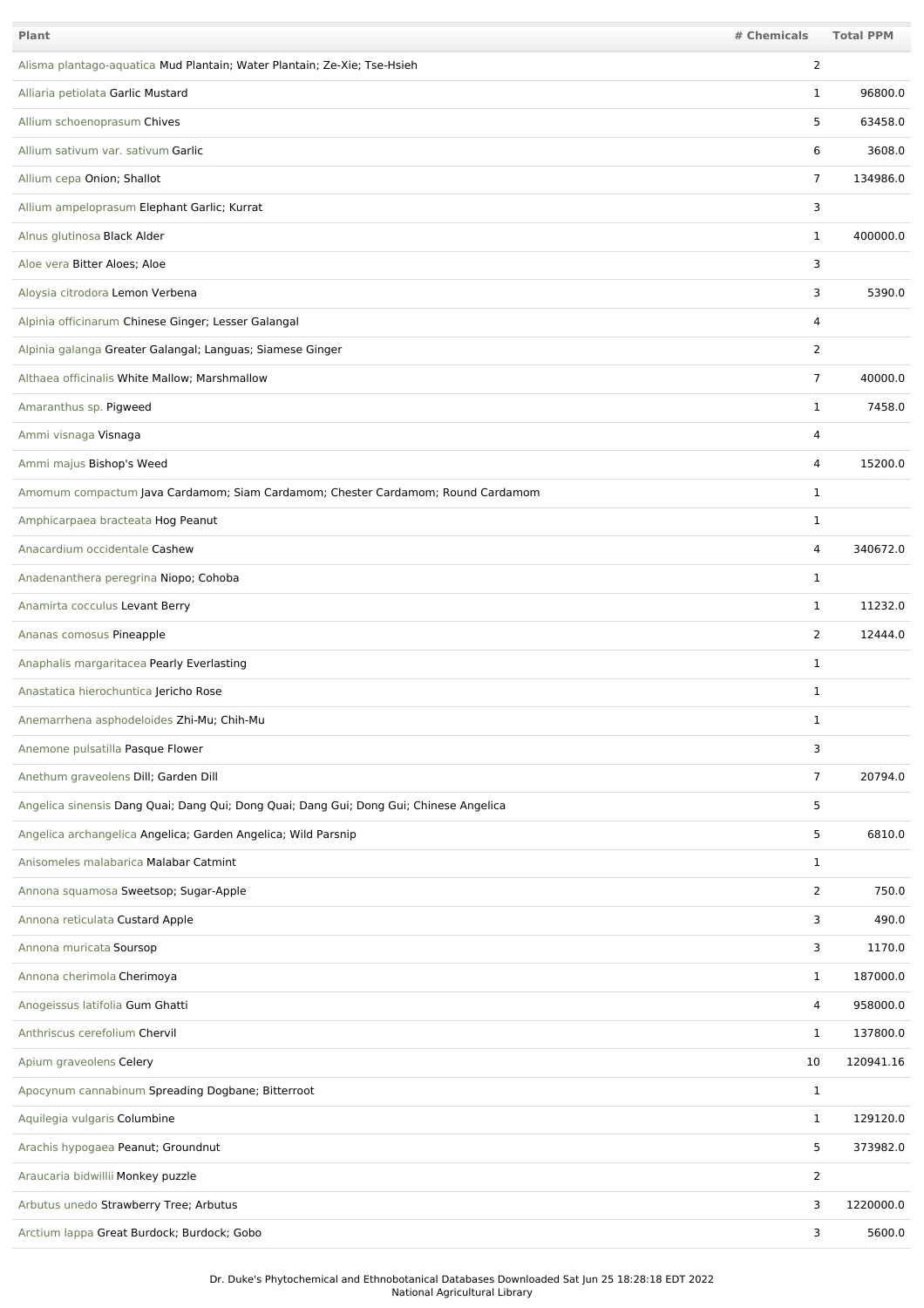| Plant                                                                                                                                                                                                                           | # Chemicals    | <b>Total PPM</b> |
|---------------------------------------------------------------------------------------------------------------------------------------------------------------------------------------------------------------------------------|----------------|------------------|
| Arctostaphylos uva-ursi Bearberry; Uva Ursi                                                                                                                                                                                     | 6              | 400000.0         |
| Ardisia japonica Marlberry                                                                                                                                                                                                      | 1              |                  |
| Areca catechu Pin-Lang; Betel Nut                                                                                                                                                                                               | 5              | 502000.0         |
| Argemone mexicana Prickly Poppy                                                                                                                                                                                                 | 3              | 477800.0         |
| Aristolochia debilis Chinese Birthwort                                                                                                                                                                                          | 1              |                  |
| Armoracia rusticana Horseradish                                                                                                                                                                                                 | 4              |                  |
| Arnica montana Leopard's-Bane; Mountain Tobacco                                                                                                                                                                                 | $\overline{2}$ |                  |
| Artemisia vulgaris Mugwort                                                                                                                                                                                                      | $\overline{2}$ |                  |
| Artemisia salsoloides                                                                                                                                                                                                           | 1              |                  |
| Artemisia herba-alba Desert Wormwood                                                                                                                                                                                            | 1              |                  |
| Artemisia dracunculus Tarragon                                                                                                                                                                                                  | 11             | 22683.0          |
| Artemisia cina Levant Wormseed                                                                                                                                                                                                  | 2              | 48000.0          |
| Artemisia capillaris Capillary Wormwood                                                                                                                                                                                         | 3              |                  |
| Artemisia annua Qinghao; Sweet Annie; Annual Mugwort (GRIN); Annual Wormwood (GRIN); Sweet Wormwood (GRIN)                                                                                                                      | 5              | 13200.0          |
| Artemisia absinthium Wormwood                                                                                                                                                                                                   | $\overline{2}$ | 154000.0         |
| Artemisia abrotanum Southernwood                                                                                                                                                                                                | $\overline{2}$ |                  |
| Artocarpus heterophyllus Jackfruit                                                                                                                                                                                              | $\mathbf{1}$   | 66000.0          |
| Artocarpus altilis Breadfruit                                                                                                                                                                                                   | 3              |                  |
| Asarum canadense Wild Ginger                                                                                                                                                                                                    | $\overline{2}$ |                  |
| Asclepias syriaca Milkweed                                                                                                                                                                                                      | 2              | 337080.0         |
| Asiasarum sieboldii Siebold's Wild Ginger                                                                                                                                                                                       | $\overline{2}$ |                  |
| Asiasarum heterotropoides Asian Wild Ginger                                                                                                                                                                                     | $\overline{2}$ |                  |
| Asimina triloba Pawpaw                                                                                                                                                                                                          | 4              | 13108.0          |
| Aspalathus linearis Red Bush Tea; Rooibos; Kaffree Tea                                                                                                                                                                          | 5              |                  |
| Asparagus officinalis Asparagus                                                                                                                                                                                                 | 5              | 31226.0          |
| Aspidosperma quebracho-blanco Quebracho                                                                                                                                                                                         | $\mathbf{1}$   | 80000.0          |
| Astragalus membranaceus Huang-Chi; Huang Qi                                                                                                                                                                                     | 5              |                  |
| Atropa bella-donna Belladonna                                                                                                                                                                                                   | $\mathbf{1}$   | 240000.0         |
| Avena sativa Oats                                                                                                                                                                                                               | 3              | 10620.0          |
| Averrhoa carambola Carambola; Star Fruit                                                                                                                                                                                        | $\mathbf{1}$   |                  |
| Azadirachta indica Neem                                                                                                                                                                                                         | $\overline{4}$ | 220500.0         |
| Bactris gasipaes Pejibaye; Peach palm                                                                                                                                                                                           | $\mathbf{1}$   |                  |
| Balanites aegyptiacus Zachunbaum (Ger.); betu (India); Soapberry Tree; Ialo (India); dattier du desert (Fr.); dattier sauvage (Fr.);<br>Desert Date; heglik (Fr.); zachun (India); hingotia (India); mirobalano de Egipto (Sp.) | $\overline{2}$ | 440000.0         |
| Ballota nigra Black Horehound                                                                                                                                                                                                   | 3              |                  |
| Barosma betulina Buchu                                                                                                                                                                                                          | $\mathbf{1}$   |                  |
| Basella alba Vinespinach                                                                                                                                                                                                        | $\overline{2}$ | 8120.0           |
| Benincasa hispida Waxgourd                                                                                                                                                                                                      | $\overline{2}$ | 45640.0          |
| Berberis vulgaris Barberry                                                                                                                                                                                                      | $\overline{4}$ |                  |
| Bertholletia excelsa Brazilnut; Brazilnut-Tree; Paranut; Creamnut                                                                                                                                                               | $\overline{2}$ | 633980.0         |
| Beta vulgaris Beet; Beetroot; Garden Beet; Sugar Beet                                                                                                                                                                           | 5              | 9938.0           |
| <b>Bidens pilosa</b>                                                                                                                                                                                                            | $\mathbf 1$    |                  |
| Bixa orellana Lipstick Pod; Annoto; Achiote; Annatto; Bija; Arnato; Lipsticktree; Annato                                                                                                                                        | $\mathbf{1}$   | 3360.0           |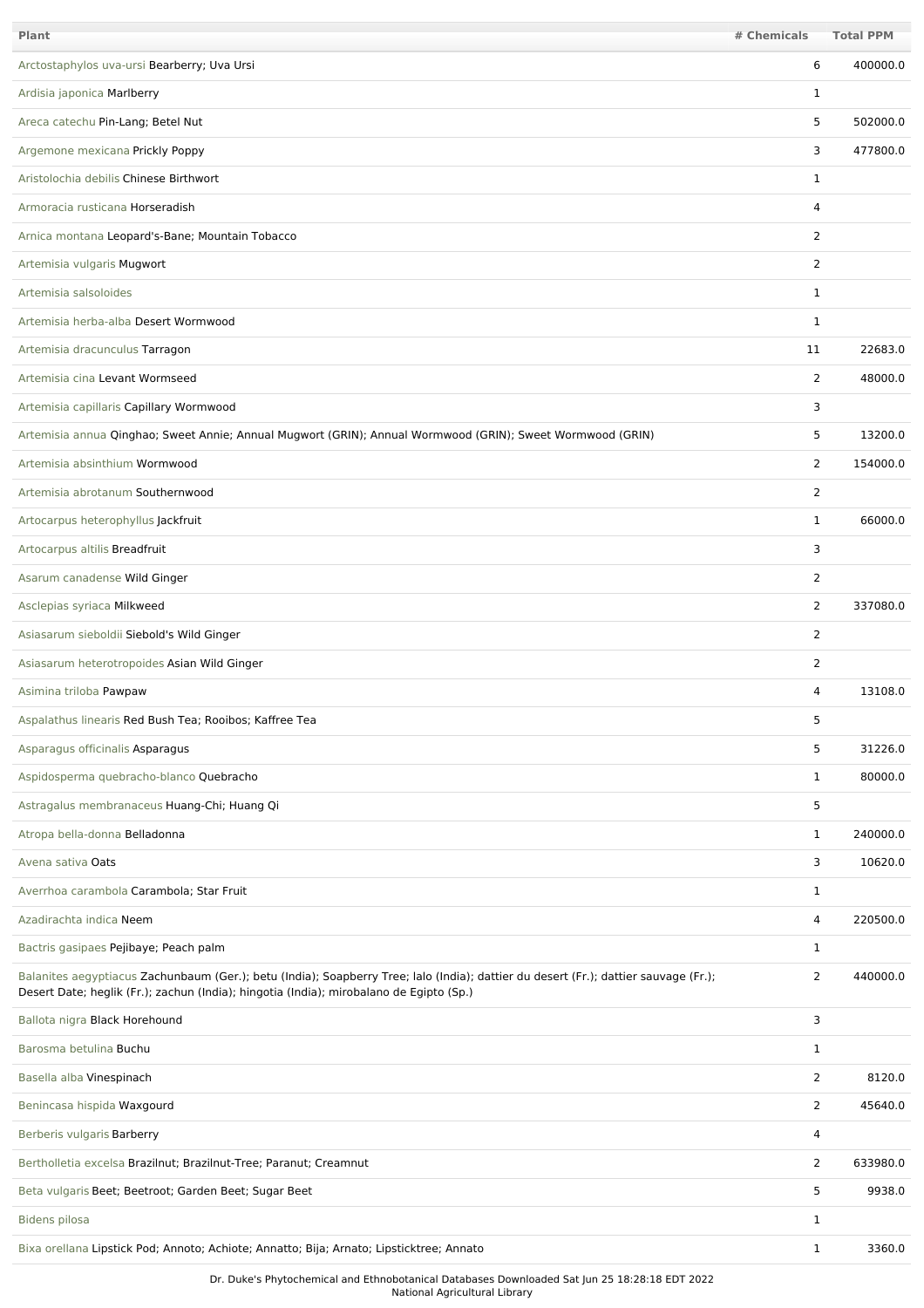| Plant                                                                                                                                                               | # Chemicals    | <b>Total PPM</b> |
|---------------------------------------------------------------------------------------------------------------------------------------------------------------------|----------------|------------------|
| Borago officinalis Beeplant; Borage; Talewort; Beebread                                                                                                             | 4              | 60000.0          |
| Brassica rapa Turnip; Seven-Top Turnip; Rapini                                                                                                                      | 2              | 5150.0           |
| Brassica pekinensis Chinese Cabbage                                                                                                                                 | 1              | 22.0             |
| Brassica oleracea var. viridis I. Tree Kale; Tall Kale; Spring-Heading Cabbage; Cow Cabbage; Collards                                                               | 2              | 6556.0           |
| Brassica oleracea var. sabellica I. Scotch Kale; Kale; Curly Kale; Kitchen Kale                                                                                     | 4              | 23036.0          |
| Brassica oleracea var. italica Sprouting Broccoli; Heading Broccoli; Asparagus Broccoli; Broccoli; Cape Broccoli; Purple<br>Cauliflower; Winter Broccoli; Calabrese | 6              |                  |
| Brassica oleracea var. gemmifera Brussels-Sprouts; Brussel-Sprout                                                                                                   | 5              | 11828.0          |
| Brassica oleracea var. capitata I. Cabbage; Red Cabbage; White Cabbage                                                                                              | 7              | 13522.0          |
| Brassica oleracea var. botrytis I. Cauliflower                                                                                                                      | 6              | 26110.0          |
| Brassica oleracea Kohlrabi                                                                                                                                          | 5              | 6866.66          |
| Brassica nigra Black Mustard                                                                                                                                        | $\overline{4}$ | 15904.0          |
| Brassica napus var. napobrassica Rutabaga; Swede; Swedish Turnip                                                                                                    | $\overline{2}$ | 9280.0           |
| Brassica chinensis Celery Cabbage; Pak-Choi; Celery Mustard; Chinese Cabbage; Bok-Choy; Chinese Mustard; Chinese White<br>Cabbage                                   | $\overline{2}$ | 23080.0          |
| Bryonia alba White Bryony                                                                                                                                           | $\mathbf{1}$   |                  |
| Bupleurum chinense Chai-Hu                                                                                                                                          | 1              |                  |
| Buxus sempervirens Boxwood                                                                                                                                          | 2              |                  |
| Byrsonima crassifolia Nance                                                                                                                                         | 1              |                  |
| Caesalpinia pulcherrima Bird Of Paradise                                                                                                                            | 3              | 20000.0          |
| Cajanus cajan Pigeonpea                                                                                                                                             | 2              | 53684.0          |
| Calamintha nepeta Turkish Calamint                                                                                                                                  | 1              |                  |
| Calendula officinalis Calendula; Pot-Marigold                                                                                                                       | 5              | 484000.0         |
| Callicarpa americana American Beauty Berry; Beauty Berry; French Mulberry                                                                                           | 1              |                  |
| Calotropis sp. Giant Milkweed                                                                                                                                       | 1              | 234000.0         |
| Camellia sinensis Tea                                                                                                                                               | 10             | 20000.0          |
| Camptotheca acuminata Happy Tree                                                                                                                                    | 2              |                  |
| Cananga odorata Ylang-Ylang; Cananga                                                                                                                                | 2              |                  |
| Canarium indicum Java-Olive; Manila Elemi                                                                                                                           | $\mathbf{1}$   | 272420.0         |
| Cannabis sativa Indian Hemp; Hemp; Marihuana; Marijuana                                                                                                             | $\overline{2}$ | 501200.0         |
| Capparis spinosa Caperbush; Caper                                                                                                                                   | $\overline{4}$ | 4230.0           |
| Capsella bursa-pastoris Shepherd's Purse                                                                                                                            | $\overline{2}$ |                  |
| Capsicum frutescens Tabasco; Hot Pepper; Red Chili; Chili; Spur Pepper; Cayenne                                                                                     | $\overline{7}$ | 57206.0          |
| Capsicum annuum Bell Pepper; Sweet Pepper; Paprika; Cherry Pepper; Green Pepper; Cone Pepper                                                                        | 5              | 70764.0          |
| Carica papaya Papaya                                                                                                                                                | 3              | 13284.0          |
| Carthamus tinctorius Safflower                                                                                                                                      | 2              | 962788.08        |
| Carum carvi Carum; Kummel (Ger.); Caraway; Comino de prado (Sp.); Comino (Sp.)                                                                                      | 8              | 93428.0          |
| Carya illinoensis Pecan                                                                                                                                             | 2              |                  |
| Casimiroa edulis White sapote; Matasano                                                                                                                             | 1              |                  |
| Cassia marilandica Wild Senna                                                                                                                                       | $\mathbf 1$    |                  |
| Castanea sativa European Chestnut                                                                                                                                   | 6              | 476970.0         |
| Castanea mollisima Chinese Chestnut                                                                                                                                 | 1              | 1748.0           |
| Castanea dentata American Chestnut                                                                                                                                  | 1              | 1914.0           |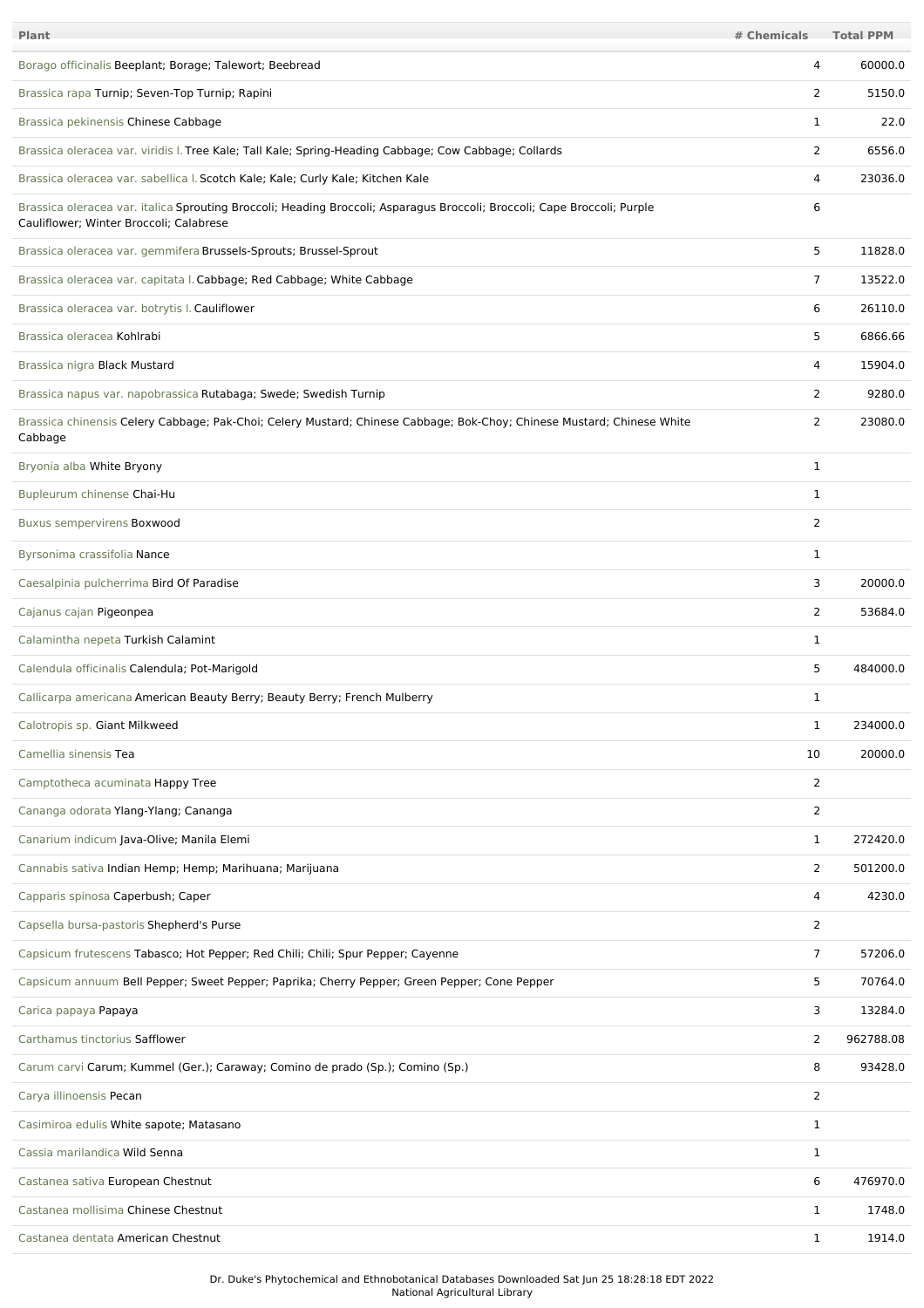| Plant                                                                                                                                                                                                                                                                                                                                                       | # Chemicals    | <b>Total PPM</b> |
|-------------------------------------------------------------------------------------------------------------------------------------------------------------------------------------------------------------------------------------------------------------------------------------------------------------------------------------------------------------|----------------|------------------|
| Catalpa bignonioides Indian bean                                                                                                                                                                                                                                                                                                                            | 4              |                  |
| Catha edulis Khat                                                                                                                                                                                                                                                                                                                                           | 1              |                  |
| Catharanthus roseus Madagascar Periwinkle; Rosy Periwinkle                                                                                                                                                                                                                                                                                                  | 5              |                  |
| Caulophyllum thalictroides Blue Cohosh                                                                                                                                                                                                                                                                                                                      | 1              |                  |
| Cedrus deodora Deodar Cedar                                                                                                                                                                                                                                                                                                                                 | 3              | 148930.0         |
| Ceiba pentandra Kapok; Silk-Cotton Tree                                                                                                                                                                                                                                                                                                                     | 5              |                  |
| Centaurea cyanus Bachelor's Button; Cornflower                                                                                                                                                                                                                                                                                                              | 5              |                  |
| Centaurea calcitrapa Star-Thistle                                                                                                                                                                                                                                                                                                                           | 2              |                  |
| Centaurium erythraea Centaury                                                                                                                                                                                                                                                                                                                               | 3              |                  |
| Centella asiatica Gotu Kola; Pennywort                                                                                                                                                                                                                                                                                                                      | 5              |                  |
| Ceratonia siliqua Carob; Locust Bean; St.John's-Bread                                                                                                                                                                                                                                                                                                       | 4              | 30000.0          |
| Chamaelirium luteum False Unicorn; Devil's Bit; Starwort                                                                                                                                                                                                                                                                                                    | $\mathbf 1$    |                  |
| Chamaemelum nobile Roman Camomile; Garden Camomile; Perennial Camomile                                                                                                                                                                                                                                                                                      | 3              |                  |
| Chamaesyce hypericifolia Spurge                                                                                                                                                                                                                                                                                                                             | 2              |                  |
| Chenopodium ambrosioides Wormseed; Epazote                                                                                                                                                                                                                                                                                                                  | 2              | 36000.0          |
| Chenopodium album Lambsquarter                                                                                                                                                                                                                                                                                                                              | 2              | 4842.0           |
| Chimaphila umbellata Pipsissewa; King's Cure                                                                                                                                                                                                                                                                                                                | 2              | 80000.0          |
| Chrysanthemum x morifolium Ju Hua (Pinyin); Chrysanthemum; Florist's Chrysanthemum; Mum                                                                                                                                                                                                                                                                     | $\mathbf{1}$   |                  |
| Chrysanthemum parthenium Feverfew                                                                                                                                                                                                                                                                                                                           | $\mathbf{1}$   |                  |
| Chrysanthemum balsamita Costmary; Balsamite                                                                                                                                                                                                                                                                                                                 | $\overline{2}$ |                  |
| Chrysophyllum cainito Star Apple; Caimito                                                                                                                                                                                                                                                                                                                   | $\mathbf 1$    |                  |
| Cicer arietinum Garbanzo; Chickpea                                                                                                                                                                                                                                                                                                                          | 2              | 68560.0          |
| Cichorium intybus Succory; Witloof; Chicory                                                                                                                                                                                                                                                                                                                 | 8              | 31474.0          |
| Cichorium endivia Endive; Escarole                                                                                                                                                                                                                                                                                                                          | $\Lambda$      | 25764.0          |
| Cimicifuga racemosa Black Snakeroot; Black Cohosh                                                                                                                                                                                                                                                                                                           | $\overline{2}$ |                  |
| Cimicifuga dahurica Sheng Ma                                                                                                                                                                                                                                                                                                                                | $\mathbf{1}$   |                  |
| Cinchona spp Quinine                                                                                                                                                                                                                                                                                                                                        | $\mathbf{1}$   |                  |
| Cinchona pubescens Redbark; Red Cinchona; Quinine; Red Peruvian-Bark                                                                                                                                                                                                                                                                                        | 2              |                  |
| Cinchona officinalis Lojabark; Quinine                                                                                                                                                                                                                                                                                                                      | $\mathbf{1}$   |                  |
| Cinnamomum verum Cinnamon; Ceylon Cinnamon                                                                                                                                                                                                                                                                                                                  | 8              | 1600.0           |
| Cinnamomum camphora Camphor; Ho Leaf                                                                                                                                                                                                                                                                                                                        | 6              | 6288.0           |
| Cinnamomum aromaticum Cannelier Casse (Fr.); Cannelier de Chine (Fr.); Cassia Bark; Kashia-Keihi (Jap.); Chinese Cinnamon;<br>Canelero chino (Sp.); Cassia Lignea; Chinese Cassia; Canelle de Cochinchine (Fr.); Canela de la China (Sp.); Chinesischer<br>Zimtbaum (Ger.); Saigon Cinnamon; Cassia; China Junk Cassia; Chinazimt (Ger.); Zimtcassie (Ger.) | 6              |                  |
| Citrullus lanatus Watermelon                                                                                                                                                                                                                                                                                                                                | 3              | 422210.0         |
| Citrullus colocynthis Colocynth                                                                                                                                                                                                                                                                                                                             | 4              |                  |
| Citrus sinensis Orange                                                                                                                                                                                                                                                                                                                                      | 5              | 4178.0           |
| Citrus reticulata Tangerine; Mandarin                                                                                                                                                                                                                                                                                                                       | 3              | 5472.0           |
| Citrus paradisi Grapefruit                                                                                                                                                                                                                                                                                                                                  | $\overline{7}$ | 4722.0           |
| Citrus medica Citron                                                                                                                                                                                                                                                                                                                                        | $\mathbf{1}$   |                  |
| Citrus limon Lemon                                                                                                                                                                                                                                                                                                                                          | 4              | 70.0             |
| Citrus aurantium Bitter Orange; Petitgrain                                                                                                                                                                                                                                                                                                                  | 6              |                  |
| Citrus aurantiifolia Lime                                                                                                                                                                                                                                                                                                                                   | 5              | 6770.0           |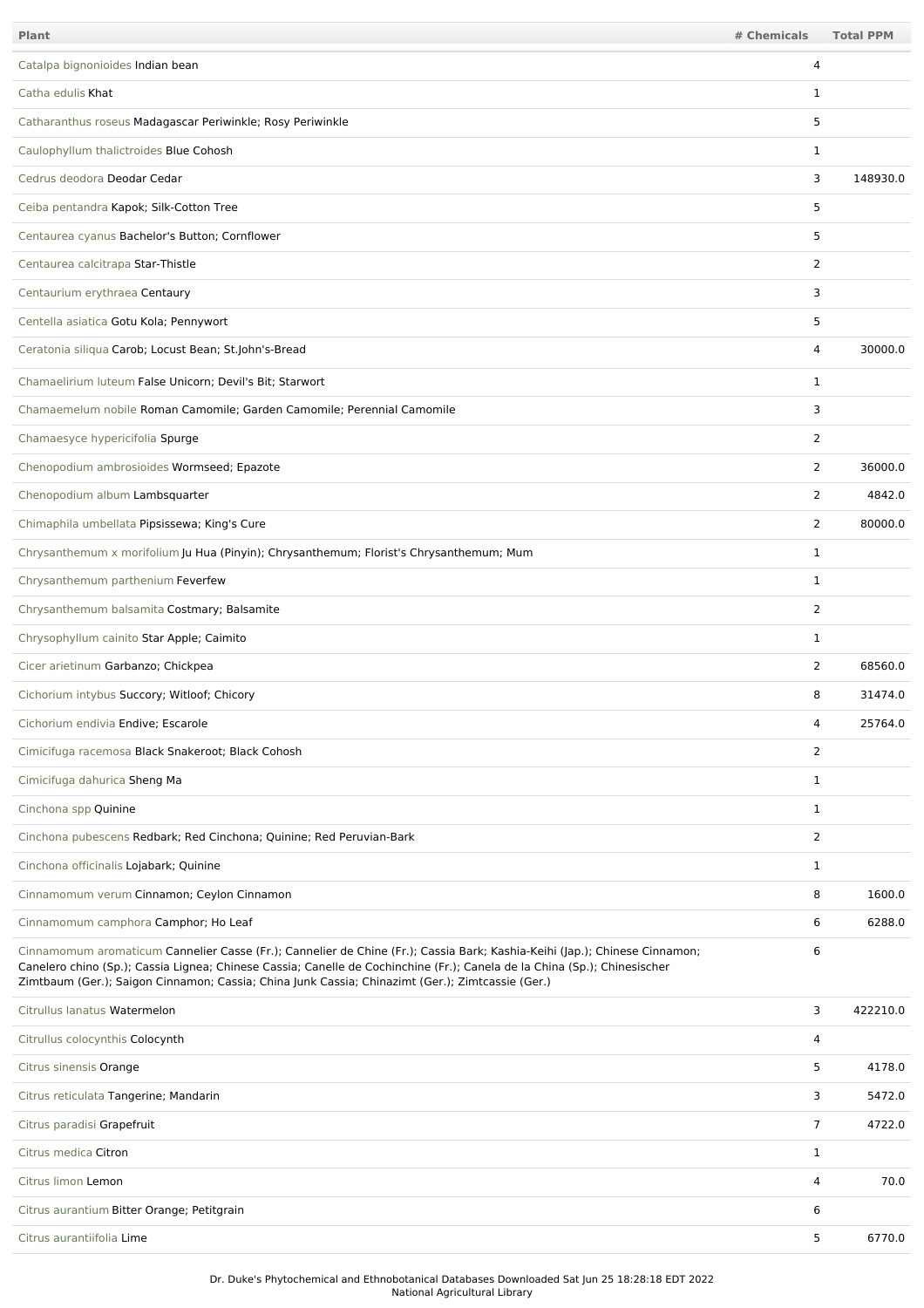| <b>Plant</b>                                                                                            | # Chemicals    | <b>Total PPM</b> |
|---------------------------------------------------------------------------------------------------------|----------------|------------------|
| Clematis vitalba Traveler's Joy                                                                         | 1              |                  |
| Cleonia Iusitanica Spanish Heal-All                                                                     | 1              |                  |
| Cnicus benedictus Blessed Thistle                                                                       | 4              | 291040.0         |
| Coccinia grandis Kundree; Little Gourd; Ivy Gourd; Kanduri; Pepasan; Tindora; Tindori                   | 1              |                  |
| Cocos nucifera Nariyal; Kokospalme (Ger.); Coconut Palm; Copra; Coconut; Cocotero (Sp.)                 | 4              | 37388.0          |
| Coffea arabica Coffee                                                                                   | 4              | 180000.0         |
| Coix lacryma-jobi Adlay; Job'S-Tears; Adlay Millet; Yi-Yi-Ren                                           | $\mathbf 1$    |                  |
| Cola acuminata Abata Cola                                                                               | 3              |                  |
| Colchicum autumnale Autumn Crocus; Meadow Saffron                                                       | $\mathbf{1}$   | 24600.0          |
| Coleus barbatus Forskohl's Coleus                                                                       | $\mathbf 1$    |                  |
| Collinsonia canadensis Stone Root                                                                       | $\mathbf 1$    |                  |
| Colocasia esculenta Taro                                                                                | $\overline{2}$ | 42060.0          |
| Commiphora wightii Guggul; Indian Bdellium-Tree                                                         | 1              |                  |
| Conium maculatum Spotted Hemlock; Spotted Parsley; Carrot Fern; Poison Hemlock; Hemlock; Fool's Parsley | $\mathbf 1$    |                  |
| Consolida ajacis Larkspur                                                                               | 2              |                  |
| Convallaria majalis Lily-Of-The-Valley                                                                  | 1              |                  |
| Conyza canadensis Butterweed; Hogweed; Horseweed                                                        | 4              |                  |
| Corchorus olitorius Mulukiya; Jew's Mallow; Nalta Jute                                                  | 2              | 212050.0         |
| Coriandrum sativum Chinese Parsley; Coriander; Cilantro                                                 | 8              | 38398.0          |
| Coriaria thymifolia Shanshi; Ground Toot                                                                | $\overline{2}$ |                  |
| Coriaria myrtifolia Mealy Tree                                                                          | 3              | 400000.0         |
| Cornus officinalis Chinese Dogwood                                                                      | $\mathbf 1$    |                  |
| Cornus mas Sorbet; Cornelian Cherry                                                                     | 4              |                  |
| Cornus florida American Dogwood                                                                         | 4              | 60000.0          |
| Corylus avellana Hazel; Cobnut; European Filbert; English Filbert; European Hazel                       | 3              | 37700.0          |
| Corylus americana American Hazel; American Filbert                                                      | 3              |                  |
| Crataegus rhipidophylla Hawthorn                                                                        | 4              |                  |
| Crataegus monogyna Hawthorn; English Hawthorn                                                           | 3              |                  |
| Crataegus laevigata Hawthorn; Woodland Hawthorn; Whitethorn; English Hawthorn                           | 4              |                  |
| Crataegus cuneata Hawthorn                                                                              | $\mathbf{1}$   |                  |
| Crocus sativus Saffron                                                                                  | $\overline{4}$ |                  |
| Crotalaria retusa Rattlepod                                                                             | $\mathbf{1}$   |                  |
| Croton tiglium Purging Croton                                                                           | 1              | 190000.0         |
| Croton lechleri Sangre de Drago; Sangre de Dragon; Dragons Blood; Sangre de Grado                       | $\mathbf{1}$   |                  |
| Croton eluteria Cascarilla                                                                              | 1              |                  |
| Cryptostegia grandifolia Rubber Vine                                                                    | $\mathbf{1}$   | 59640.0          |
| Cryptotaenia japonica Mitsuba; Ya Er Qin; Japanese Honewort; Japanese Cryptotaenia; Stone Parsley       | 1              |                  |
| Cucumis sativus Cucumber                                                                                | 3              | 1327500.0        |
| Cucumis melo Melon; Netted Melon; Nutmeg Melon; Muskmelon; Persian Melon; Cantaloupe                    | $\overline{2}$ | 1945784.0        |
| Cucurbita spp Summer Squash                                                                             | $\overline{2}$ | 13920.0          |
| Cucurbita pepo Pumpkin                                                                                  | 5              | 496567.0         |
| Cucurbita maxima Pumpkin                                                                                | $\mathbf{1}$   | 303500.0         |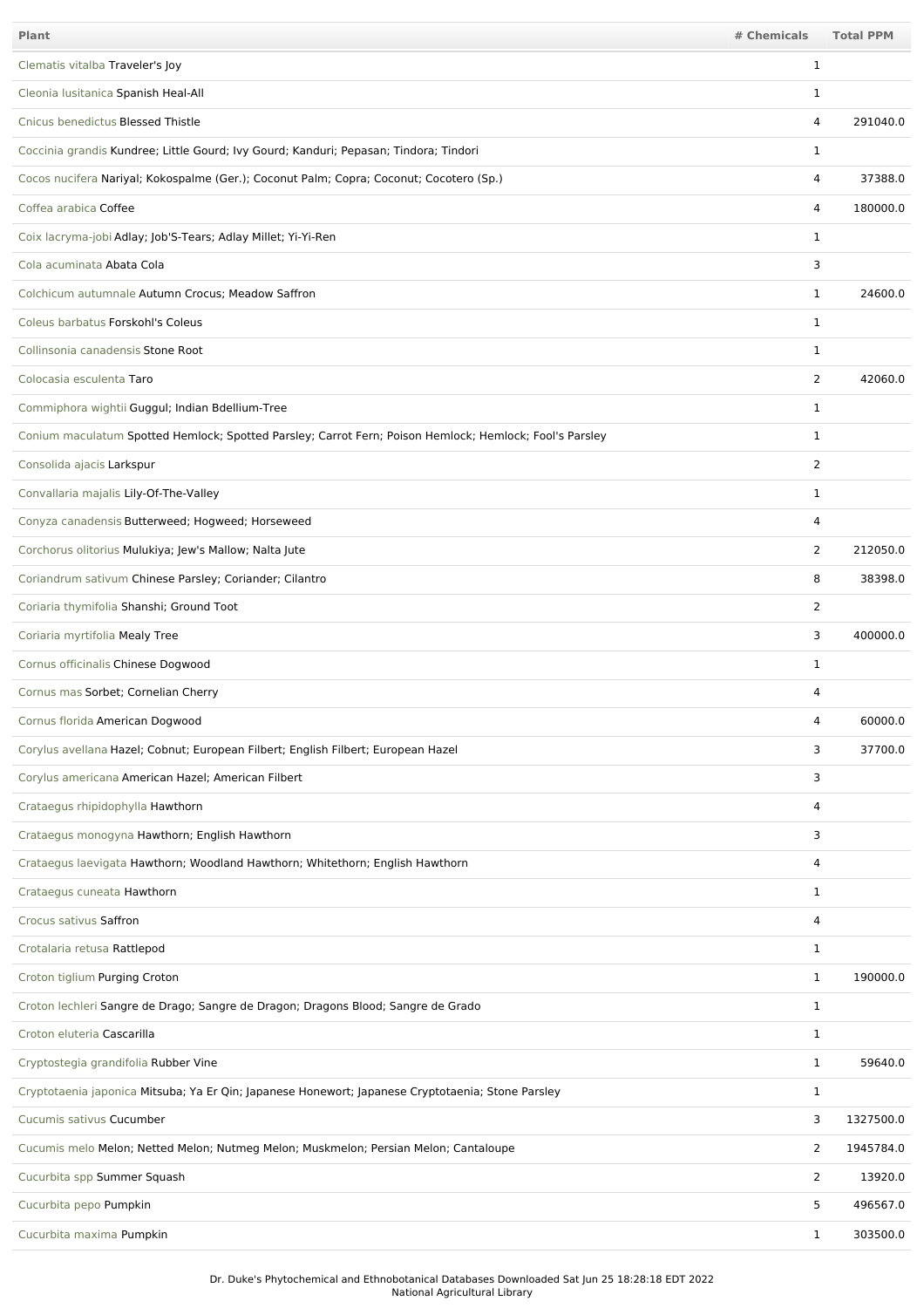| Plant                                                                                                                  | # Chemicals    | <b>Total PPM</b> |
|------------------------------------------------------------------------------------------------------------------------|----------------|------------------|
| Cucurbita foetidissima Buffalo Gourd                                                                                   | 2              |                  |
| Cuminum cyminum Cumin                                                                                                  | 2              | 276.0            |
| Cunila origanoides Maryland Dittany; Frost Flower; Mountain Dittany; Frost Mint; American Dittany; Dittany; Stone Mint | $\mathbf 1$    | 56.0             |
| Curcuma zedoaria Shoti; Zedoary                                                                                        | 1              | 3840.0           |
| Curcuma longa Indian Saffron; Turmeric                                                                                 | 4              | 10305.0          |
| Cuscuta reflexa Amarbel                                                                                                | 1              |                  |
| Cuscuta europaea European dodder                                                                                       | 1              |                  |
| Cyamopsis tetragonoloba Guar; Cluster-Bean; Siam-Bean                                                                  | 6              |                  |
| Cycas revoluta Sago Cycas                                                                                              | $\mathbf{1}$   | 6000.0           |
| Cydonia oblonga Quince                                                                                                 | 2              |                  |
| Cymbopogon winterianus Mahapengiri; Java Citronella                                                                    | $\overline{2}$ | 148.0            |
| Cymbopogon nardus Citronella; Ceylon Citronella                                                                        | $\mathbf{1}$   | 408.0            |
| Cymbopogon flexuosus East Indian Lemongrass                                                                            | 2              | 10500.0          |
| Cymbopogon citratus Lemongrass; West Indian Lemongrass                                                                 | 3              | 28980.0          |
| Cynara cardunculus Artichoke                                                                                           | 4              | 6110.0           |
| Cyperus rotundus Nutsedge                                                                                              | $\overline{2}$ |                  |
| Cypripedium pubescens Ladyslipper                                                                                      | $\mathbf{1}$   |                  |
| Cytisus scoparius Scotch Broom                                                                                         | 3              | 61920.0          |
| Datura stramonium Jimsonweed                                                                                           | 3              | 230000.0         |
| Daucus carota Carrot                                                                                                   | 9              | 99970.6          |
| Dictamnus albus Gazelotu; Akgiritotu; Dittany; Burning Bush; Gas Plant                                                 | 2              |                  |
| Digitalis purpurea Purple Foxglove                                                                                     | 2              |                  |
| Dioscorea pentaphylla Mountain Yam                                                                                     | 2              | 5290.0           |
| Dioscorea bulbifera Potato Yam; Air Potato                                                                             | 1              |                  |
| Diospyros virginiana American Persimmon                                                                                | $\overline{2}$ |                  |
| Dipsacus fullonum                                                                                                      | 3              |                  |
| Dipteryx odorata Tonka Bean; Dutch Tonka Bean                                                                          | 2              | 77700.0          |
| Dodonaea viscosa Hopwood                                                                                               | 5              | 452540.0         |
| Dracocephalum thymiflora Thyme-Flowered Moldavica                                                                      | $\mathbf{1}$   | 268.0            |
| Drimys winteri Winter's Bark                                                                                           | 2              |                  |
| Dryopteris filix-mas Male Fern                                                                                         | $\mathbf{1}$   |                  |
| Echinacea spp Coneflower; Echinacea                                                                                    | 3              |                  |
| Echinacea purpurea Eastern Purple-Coneflower; Echinacea; Purple-Coneflower                                             | $\mathbf{1}$   |                  |
| Echinacea angustifolia Narrow Leaf Purple-Coneflower; Echinacea; Narrow Leaf Echinacea                                 | 3              |                  |
| Elaeagnus umbellatus Russian Olive                                                                                     | $\mathbf{1}$   |                  |
| Elaeagnus angustifolia Russian Olive; Silver Berry                                                                     | 4              |                  |
| Elaeis guineensis African Oil Palm                                                                                     | 1              |                  |
| Elettaria cardamomum Cardamom                                                                                          | 4              | 133000.0         |
| Eleutherococcus senticosus Wu jia; Spiny Ginseng; Ci wu jia (Pinyin); Siberian Ginseng; Eleuthero Ginseng              | 2              |                  |
| Elsholtzia polystachya Bush Mint                                                                                       | 1              |                  |
| Elsholtzia pilosa Hairy Mint Shrub                                                                                     | $\mathbf{1}$   |                  |
| Elsholtzia nipponica Hsiang Ju                                                                                         | $\overline{2}$ |                  |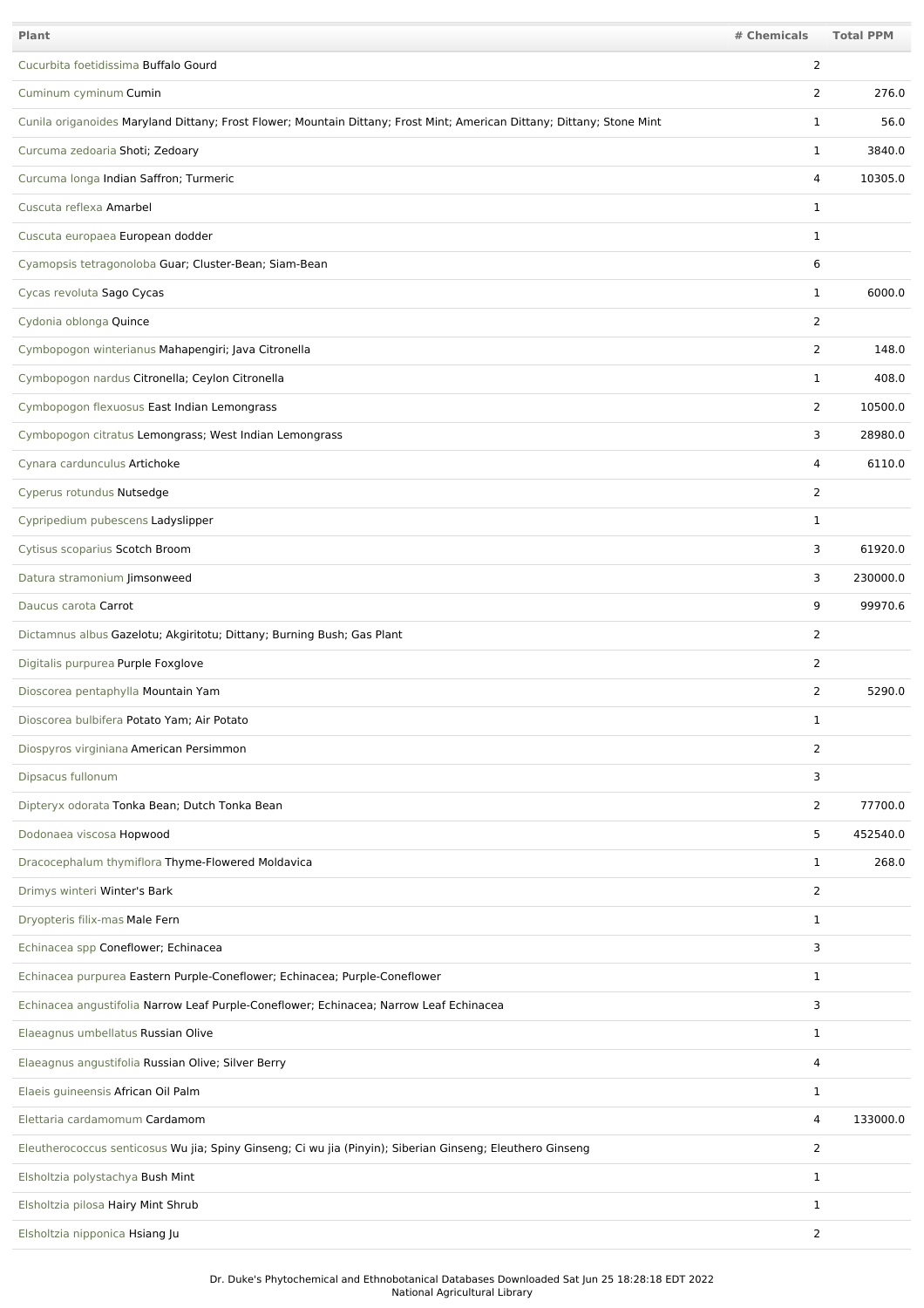| <b>Plant</b>                                                                                                                                                                                                                                                                                                                                                                                                                                                                                                                                                                                                                                                                                                                                                                                                                                                                                                                                                                                                                                                                                                                                                                                                                                                                                                                                                                                                                                                                                                                                                                                                                                                                                                                                                                                                                                                                                                                                                                                                                                                   | # Chemicals    | <b>Total PPM</b> |
|----------------------------------------------------------------------------------------------------------------------------------------------------------------------------------------------------------------------------------------------------------------------------------------------------------------------------------------------------------------------------------------------------------------------------------------------------------------------------------------------------------------------------------------------------------------------------------------------------------------------------------------------------------------------------------------------------------------------------------------------------------------------------------------------------------------------------------------------------------------------------------------------------------------------------------------------------------------------------------------------------------------------------------------------------------------------------------------------------------------------------------------------------------------------------------------------------------------------------------------------------------------------------------------------------------------------------------------------------------------------------------------------------------------------------------------------------------------------------------------------------------------------------------------------------------------------------------------------------------------------------------------------------------------------------------------------------------------------------------------------------------------------------------------------------------------------------------------------------------------------------------------------------------------------------------------------------------------------------------------------------------------------------------------------------------------|----------------|------------------|
| Elsholtzia cristata Furan Chemotype                                                                                                                                                                                                                                                                                                                                                                                                                                                                                                                                                                                                                                                                                                                                                                                                                                                                                                                                                                                                                                                                                                                                                                                                                                                                                                                                                                                                                                                                                                                                                                                                                                                                                                                                                                                                                                                                                                                                                                                                                            | $\mathbf 1$    |                  |
| Elsholtzia blanda Bantaluki; Bantulsi                                                                                                                                                                                                                                                                                                                                                                                                                                                                                                                                                                                                                                                                                                                                                                                                                                                                                                                                                                                                                                                                                                                                                                                                                                                                                                                                                                                                                                                                                                                                                                                                                                                                                                                                                                                                                                                                                                                                                                                                                          | $\mathbf{1}$   |                  |
| Ephedra sinica Chinese Ephedra; Ma Huang                                                                                                                                                                                                                                                                                                                                                                                                                                                                                                                                                                                                                                                                                                                                                                                                                                                                                                                                                                                                                                                                                                                                                                                                                                                                                                                                                                                                                                                                                                                                                                                                                                                                                                                                                                                                                                                                                                                                                                                                                       | $\overline{4}$ |                  |
| Ephedra nevadensis Brigham Tea; Mormon Tea                                                                                                                                                                                                                                                                                                                                                                                                                                                                                                                                                                                                                                                                                                                                                                                                                                                                                                                                                                                                                                                                                                                                                                                                                                                                                                                                                                                                                                                                                                                                                                                                                                                                                                                                                                                                                                                                                                                                                                                                                     | $\mathbf{1}$   |                  |
| Ephedra gerardiana Pakistani Ephedra                                                                                                                                                                                                                                                                                                                                                                                                                                                                                                                                                                                                                                                                                                                                                                                                                                                                                                                                                                                                                                                                                                                                                                                                                                                                                                                                                                                                                                                                                                                                                                                                                                                                                                                                                                                                                                                                                                                                                                                                                           | $\mathbf{1}$   |                  |
| Equisetum hyemale Horsetail; Scouring Rush                                                                                                                                                                                                                                                                                                                                                                                                                                                                                                                                                                                                                                                                                                                                                                                                                                                                                                                                                                                                                                                                                                                                                                                                                                                                                                                                                                                                                                                                                                                                                                                                                                                                                                                                                                                                                                                                                                                                                                                                                     | $\mathbf{1}$   |                  |
| Equisetum arvense Horsetail; Field Horsetail                                                                                                                                                                                                                                                                                                                                                                                                                                                                                                                                                                                                                                                                                                                                                                                                                                                                                                                                                                                                                                                                                                                                                                                                                                                                                                                                                                                                                                                                                                                                                                                                                                                                                                                                                                                                                                                                                                                                                                                                                   | 6              |                  |
| Eriobotrya japonica Loquat                                                                                                                                                                                                                                                                                                                                                                                                                                                                                                                                                                                                                                                                                                                                                                                                                                                                                                                                                                                                                                                                                                                                                                                                                                                                                                                                                                                                                                                                                                                                                                                                                                                                                                                                                                                                                                                                                                                                                                                                                                     | 5              |                  |
| Eriodictyon californicum Consumptive's Weed; Holy Herb; Tarweed; Bear's Weed; Gum Bush; Yerba Santa; Hierba Santa;<br>California Yerba Santa; Mountain Balm                                                                                                                                                                                                                                                                                                                                                                                                                                                                                                                                                                                                                                                                                                                                                                                                                                                                                                                                                                                                                                                                                                                                                                                                                                                                                                                                                                                                                                                                                                                                                                                                                                                                                                                                                                                                                                                                                                    | $\mathbf{1}$   |                  |
| Eruca sativa Ruke (Ger.; USN); Rajika (Sansk.; KAB); Rajakshavaka (Sansk.; KAB); Roquette (Eng.; Fr.; BOU); Ruca (Catalan; KAB);<br>Garden Rocket (Eng.; USN); Tuverika (Sansk.; KAB); Sarishapa (Sansk.; KAB); Kadambaka (Sansk.; KAB); Dua (Kumaon; DEP);<br>Rucola (It.; Malta; Sp.); Sidhaprayojana (Sansk.; KAB); Bhutaghna (Sansk.; SKJ); Ackerrauke (Ger.; MAD); Arugula (Eng.; FAC;<br>USN); Shiltam (Arab.; BOU); Rabano silvestre (lt.; Port.;); Horf (Arab.; BOU); Baglet (Arab.; BOU); Bimbata (Sansk.; KAB); Kadamba<br>(Sansk.; KAB); Rucheta (Malta; KAB); Duan (Nwp; KAB); Kibana suzushiro (Jap.; TAN); Taramira (India; Nwp.); Tira (Nwp.; DEP;<br>KAB); Eruca (Malta; KAB); Tantubha (Sansk.; KAB); Aruca (Malta; KAB); Rocket (Eng.; BOU); Siddartha (Sansk.; DEP; SKJ); Tanakfail<br>(Berber; BOU); Roquette cultivee (Fr.; KAB); Roquette des jardins (Fr.; KAB); Grahagna (Sansk.; KAB); Lamba (India; USN); Roqueta<br>(Sp.; USN); Daradharsha (Sansk.; KAB); Sidharta (Sansk.; KAB); Rugula (Eng.; USN); Oroth (Bible; EB52:394); Ai'afein (Arab.; BOU);<br>Izgin (Turkey; EB54:155); Jamnia (Punjab; DEP); Rakshitaphala (Sansk.; KAB); Rocket Salad (Eng.; USN); Djerdjir (Arab.; BOU);<br>Euzomon (Greece; EB54:155); Kerkas (Arab.; BOU); Thorfel (Berber; BOU); Sfed sarson (Hindi; MPI); Roquette vraie (Fr.; BOU);<br>Mandao (Afg.; DEP; KAB); Bou kahli (Arab.; BOU); Mulai (Loralai; KAB); Salad Rocket (Eng.; USN); Gery (Arab.; BOU); Sarshapa<br>(Sansk.; KAB); Jambeh (Iran; DEP; KAB); Lalu (Nwp.; KAB); Tantuka (Sansk.; KAB); Gargir (Arab.; Hebrew; BOU); Jambho (Sind.;<br>DEP); Chara (Kumaon; DEP); Piao erh ts'ai (Chi.; TAN); Rawk (Arab.; BOU); Tara (Nwp.; Punjab; KAB; SKJ); Assu (Punjab; SKJ);<br>Rouka (Arab.; BOU); Ugragandha (Sansk.; KAB); Senfrauke (Ger.; USN); Oruga comun (Sp.; USN); Shwetsursha (Bengal; SKJ);<br>Sahwan (Nwp.; KAB); Ai'sha (Arab.; BOU); Jambeho (Sind.; KAB); Suffed shorshi (Bengal; DEP); Achnef (Berber; BOU); Jamba<br>(India); Olrauke (Ger.; USN); Eihukan (Iran; NAD) | 2              |                  |
| Eryngium creticus Cretan culantro                                                                                                                                                                                                                                                                                                                                                                                                                                                                                                                                                                                                                                                                                                                                                                                                                                                                                                                                                                                                                                                                                                                                                                                                                                                                                                                                                                                                                                                                                                                                                                                                                                                                                                                                                                                                                                                                                                                                                                                                                              | $\mathbf{1}$   |                  |
| Erythrina crista-galli Cockspur Coral Tree                                                                                                                                                                                                                                                                                                                                                                                                                                                                                                                                                                                                                                                                                                                                                                                                                                                                                                                                                                                                                                                                                                                                                                                                                                                                                                                                                                                                                                                                                                                                                                                                                                                                                                                                                                                                                                                                                                                                                                                                                     | $\mathbf{1}$   | 63120.0          |
| Erythroxylum coca Coca                                                                                                                                                                                                                                                                                                                                                                                                                                                                                                                                                                                                                                                                                                                                                                                                                                                                                                                                                                                                                                                                                                                                                                                                                                                                                                                                                                                                                                                                                                                                                                                                                                                                                                                                                                                                                                                                                                                                                                                                                                         | 2              |                  |
| Eucalyptus viridis                                                                                                                                                                                                                                                                                                                                                                                                                                                                                                                                                                                                                                                                                                                                                                                                                                                                                                                                                                                                                                                                                                                                                                                                                                                                                                                                                                                                                                                                                                                                                                                                                                                                                                                                                                                                                                                                                                                                                                                                                                             | $\mathbf{1}$   |                  |
| Eucalyptus tetraptera                                                                                                                                                                                                                                                                                                                                                                                                                                                                                                                                                                                                                                                                                                                                                                                                                                                                                                                                                                                                                                                                                                                                                                                                                                                                                                                                                                                                                                                                                                                                                                                                                                                                                                                                                                                                                                                                                                                                                                                                                                          | $\mathbf 1$    |                  |
| Eucalyptus tereticornis                                                                                                                                                                                                                                                                                                                                                                                                                                                                                                                                                                                                                                                                                                                                                                                                                                                                                                                                                                                                                                                                                                                                                                                                                                                                                                                                                                                                                                                                                                                                                                                                                                                                                                                                                                                                                                                                                                                                                                                                                                        | $\mathbf{1}$   |                  |
| Eucalyptus stoatei                                                                                                                                                                                                                                                                                                                                                                                                                                                                                                                                                                                                                                                                                                                                                                                                                                                                                                                                                                                                                                                                                                                                                                                                                                                                                                                                                                                                                                                                                                                                                                                                                                                                                                                                                                                                                                                                                                                                                                                                                                             | $\mathbf{1}$   |                  |
| Eucalyptus sparsa                                                                                                                                                                                                                                                                                                                                                                                                                                                                                                                                                                                                                                                                                                                                                                                                                                                                                                                                                                                                                                                                                                                                                                                                                                                                                                                                                                                                                                                                                                                                                                                                                                                                                                                                                                                                                                                                                                                                                                                                                                              | $\mathbf{1}$   |                  |
| Eucalyptus sp Gum                                                                                                                                                                                                                                                                                                                                                                                                                                                                                                                                                                                                                                                                                                                                                                                                                                                                                                                                                                                                                                                                                                                                                                                                                                                                                                                                                                                                                                                                                                                                                                                                                                                                                                                                                                                                                                                                                                                                                                                                                                              | $\mathbf{1}$   |                  |
| Eucalyptus sideroxylon                                                                                                                                                                                                                                                                                                                                                                                                                                                                                                                                                                                                                                                                                                                                                                                                                                                                                                                                                                                                                                                                                                                                                                                                                                                                                                                                                                                                                                                                                                                                                                                                                                                                                                                                                                                                                                                                                                                                                                                                                                         | $\mathbf{1}$   |                  |
| Eucalyptus siderophloia                                                                                                                                                                                                                                                                                                                                                                                                                                                                                                                                                                                                                                                                                                                                                                                                                                                                                                                                                                                                                                                                                                                                                                                                                                                                                                                                                                                                                                                                                                                                                                                                                                                                                                                                                                                                                                                                                                                                                                                                                                        | $\mathbf{1}$   |                  |
| Eucalyptus saligna                                                                                                                                                                                                                                                                                                                                                                                                                                                                                                                                                                                                                                                                                                                                                                                                                                                                                                                                                                                                                                                                                                                                                                                                                                                                                                                                                                                                                                                                                                                                                                                                                                                                                                                                                                                                                                                                                                                                                                                                                                             | $\mathbf{1}$   |                  |
| Eucalyptus punctata                                                                                                                                                                                                                                                                                                                                                                                                                                                                                                                                                                                                                                                                                                                                                                                                                                                                                                                                                                                                                                                                                                                                                                                                                                                                                                                                                                                                                                                                                                                                                                                                                                                                                                                                                                                                                                                                                                                                                                                                                                            | $\mathbf{1}$   |                  |
| Eucalyptus porosa                                                                                                                                                                                                                                                                                                                                                                                                                                                                                                                                                                                                                                                                                                                                                                                                                                                                                                                                                                                                                                                                                                                                                                                                                                                                                                                                                                                                                                                                                                                                                                                                                                                                                                                                                                                                                                                                                                                                                                                                                                              | $\mathbf{1}$   |                  |
| Eucalyptus populnea                                                                                                                                                                                                                                                                                                                                                                                                                                                                                                                                                                                                                                                                                                                                                                                                                                                                                                                                                                                                                                                                                                                                                                                                                                                                                                                                                                                                                                                                                                                                                                                                                                                                                                                                                                                                                                                                                                                                                                                                                                            | $\mathbf{1}$   |                  |
| Eucalyptus polyanthemos                                                                                                                                                                                                                                                                                                                                                                                                                                                                                                                                                                                                                                                                                                                                                                                                                                                                                                                                                                                                                                                                                                                                                                                                                                                                                                                                                                                                                                                                                                                                                                                                                                                                                                                                                                                                                                                                                                                                                                                                                                        | $\mathbf{1}$   |                  |
| Eucalyptus paniculata                                                                                                                                                                                                                                                                                                                                                                                                                                                                                                                                                                                                                                                                                                                                                                                                                                                                                                                                                                                                                                                                                                                                                                                                                                                                                                                                                                                                                                                                                                                                                                                                                                                                                                                                                                                                                                                                                                                                                                                                                                          | $\mathbf{1}$   |                  |
| Eucalyptus oviformis                                                                                                                                                                                                                                                                                                                                                                                                                                                                                                                                                                                                                                                                                                                                                                                                                                                                                                                                                                                                                                                                                                                                                                                                                                                                                                                                                                                                                                                                                                                                                                                                                                                                                                                                                                                                                                                                                                                                                                                                                                           | $\mathbf{1}$   |                  |
| Eucalyptus odorata                                                                                                                                                                                                                                                                                                                                                                                                                                                                                                                                                                                                                                                                                                                                                                                                                                                                                                                                                                                                                                                                                                                                                                                                                                                                                                                                                                                                                                                                                                                                                                                                                                                                                                                                                                                                                                                                                                                                                                                                                                             | $\mathbf{1}$   |                  |
| Eucalyptus ochrophloia                                                                                                                                                                                                                                                                                                                                                                                                                                                                                                                                                                                                                                                                                                                                                                                                                                                                                                                                                                                                                                                                                                                                                                                                                                                                                                                                                                                                                                                                                                                                                                                                                                                                                                                                                                                                                                                                                                                                                                                                                                         | $\mathbf{1}$   |                  |
| Eucalyptus occidentalis                                                                                                                                                                                                                                                                                                                                                                                                                                                                                                                                                                                                                                                                                                                                                                                                                                                                                                                                                                                                                                                                                                                                                                                                                                                                                                                                                                                                                                                                                                                                                                                                                                                                                                                                                                                                                                                                                                                                                                                                                                        | $\mathbf{1}$   |                  |
| Eucalyptus nova-anglica New England 'peppermint'                                                                                                                                                                                                                                                                                                                                                                                                                                                                                                                                                                                                                                                                                                                                                                                                                                                                                                                                                                                                                                                                                                                                                                                                                                                                                                                                                                                                                                                                                                                                                                                                                                                                                                                                                                                                                                                                                                                                                                                                               | $\mathbf{1}$   |                  |
| Eucalyptus moluccana                                                                                                                                                                                                                                                                                                                                                                                                                                                                                                                                                                                                                                                                                                                                                                                                                                                                                                                                                                                                                                                                                                                                                                                                                                                                                                                                                                                                                                                                                                                                                                                                                                                                                                                                                                                                                                                                                                                                                                                                                                           | $\mathbf{1}$   |                  |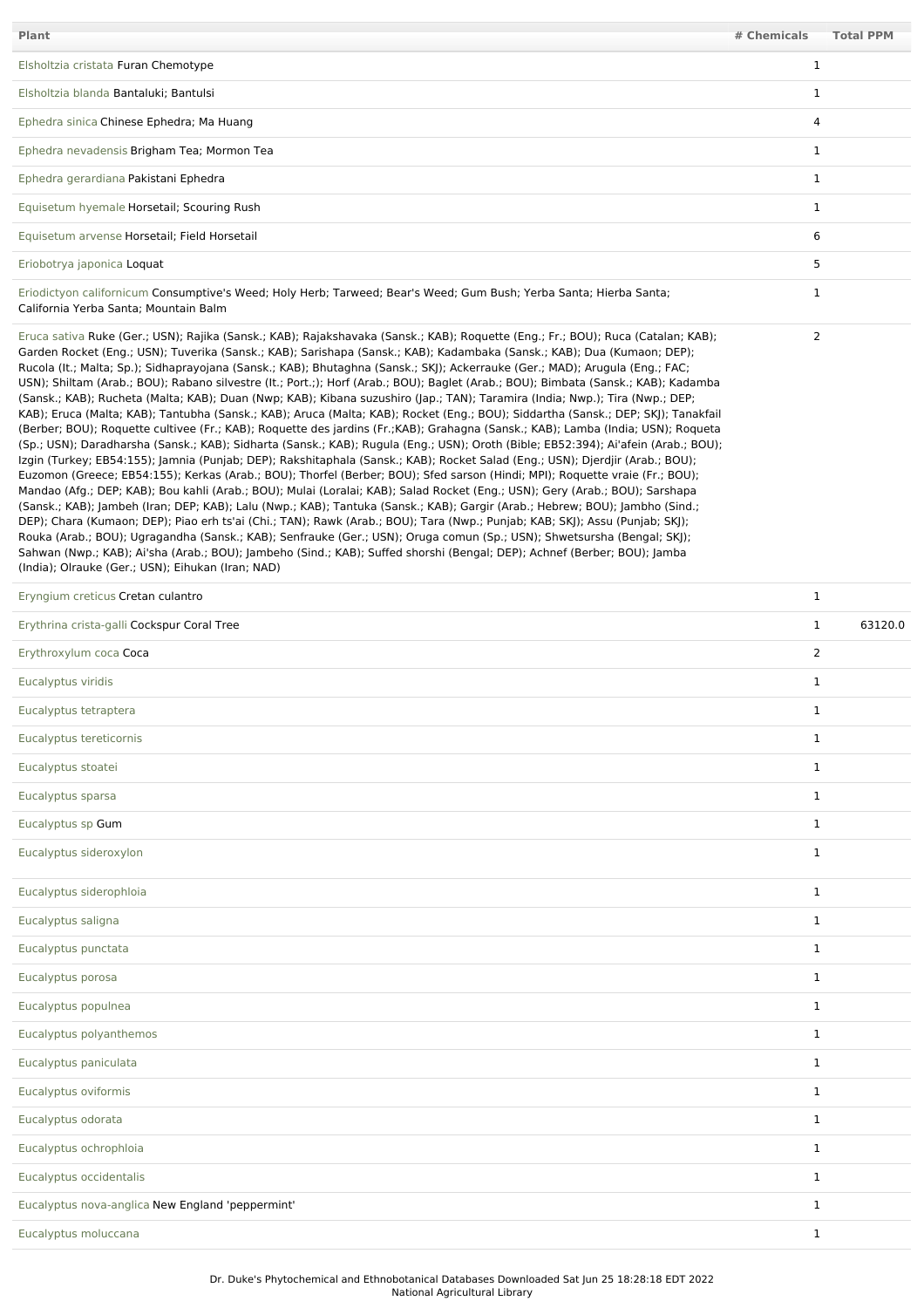| Plant                                                                                      | # Chemicals    | <b>Total PPM</b> |
|--------------------------------------------------------------------------------------------|----------------|------------------|
| Eucalyptus melliodora                                                                      | $\mathbf{1}$   |                  |
| Eucalyptus melanophloia                                                                    | $\mathbf{1}$   |                  |
| Eucalyptus maideni                                                                         | $\mathbf{1}$   |                  |
| Eucalyptus maculata Gum                                                                    | $\mathbf{1}$   |                  |
| Eucalyptus leucoxylon                                                                      | $\mathbf{1}$   |                  |
| Eucalyptus largisparsa                                                                     | $\mathbf{1}$   |                  |
| Eucalyptus lansdowneana                                                                    | $\mathbf{1}$   |                  |
| Eucalyptus intertexta                                                                      | $\mathbf{1}$   |                  |
| Eucalyptus incrassata                                                                      | $\mathbf{1}$   |                  |
| Eucalyptus grandis Gum; Rose Gum; Flooded Gum                                              | $\mathbf{1}$   |                  |
| Eucalyptus globulus Eucalypt; Tasmanian Bluegum; Blue Gum                                  | 6              | 63000.0          |
| Eucalyptus forrestiana                                                                     | $\mathbf{1}$   |                  |
| Eucalyptus fasiculosa                                                                      | $\mathbf{1}$   |                  |
| Eucalyptus erythrandra                                                                     | $\mathbf{1}$   |                  |
| Eucalyptus dolichorhyncha                                                                  | $\mathbf{1}$   |                  |
| Eucalyptus diversicolor                                                                    | $\mathbf{1}$   |                  |
| Eucalyptus desquamata                                                                      | $\mathbf{1}$   |                  |
| Eucalyptus dealbata                                                                        | $\mathbf{1}$   |                  |
| Eucalyptus cuprea                                                                          | $\mathbf{1}$   |                  |
| Eucalyptus cornea                                                                          | $\mathbf{1}$   |                  |
| Eucalyptus cladocalyx                                                                      | $\mathbf{1}$   |                  |
| Eucalyptus citriodora Lemon-Scented Gum; Citron-Scented Gum; Lemon Eucalyptus; Spotted Gum | 3              | 7160.0           |
| Eucalyptus ceratocorys                                                                     | $\mathbf{1}$   |                  |
| Eucalyptus camaldulensis                                                                   | $\mathbf{1}$   |                  |
| Eucalyptus bridgesiana Bridges' Eucalyptus                                                 | $\mathbf{1}$   |                  |
| Eucalyptus brassiana Brasses' Eucalyptus                                                   | $\overline{2}$ |                  |
| Eucalyptus botryoides                                                                      | $\mathbf{1}$   |                  |
| Eucalyptus bosistoana                                                                      | $\mathbf{1}$   |                  |
| Eucalyptus blakelyi                                                                        | $\mathbf{1}$   |                  |
| Eucalyptus behriana                                                                        | $\mathbf{1}$   |                  |
| Eucalyptus astringens                                                                      | $\mathbf{1}$   |                  |
| Eucalyptus angulosa                                                                        | $\mathbf{1}$   |                  |
| Eucalyptus albens                                                                          | $\mathbf{1}$   |                  |
| Eucommia ulmoides Tu Chung; Du Zhong; Gutta-Percha Tree                                    | 3              |                  |
| Euonymus atropurpureus Burning Bush; Wahoo                                                 | $\overline{2}$ |                  |
| Eupatorium triplinerve Triplinerved eupatorium                                             | $\mathbf{1}$   |                  |
| Eupatorium perfoliatum Boneset                                                             | 3              |                  |
| Eupatorium odoratum Jack na bush                                                           | $\mathbf{1}$   |                  |
| Euphorbia pulcherrima Poinsettia                                                           | $\mathbf{1}$   |                  |
| Euphorbia lathyris Caper Spurge; Mole Plant                                                | 2              |                  |
| Euphorbia hirta Queensland Asthma Herb                                                     | 6              |                  |
| Euphrasia officinalis Eyebright                                                            | 5              |                  |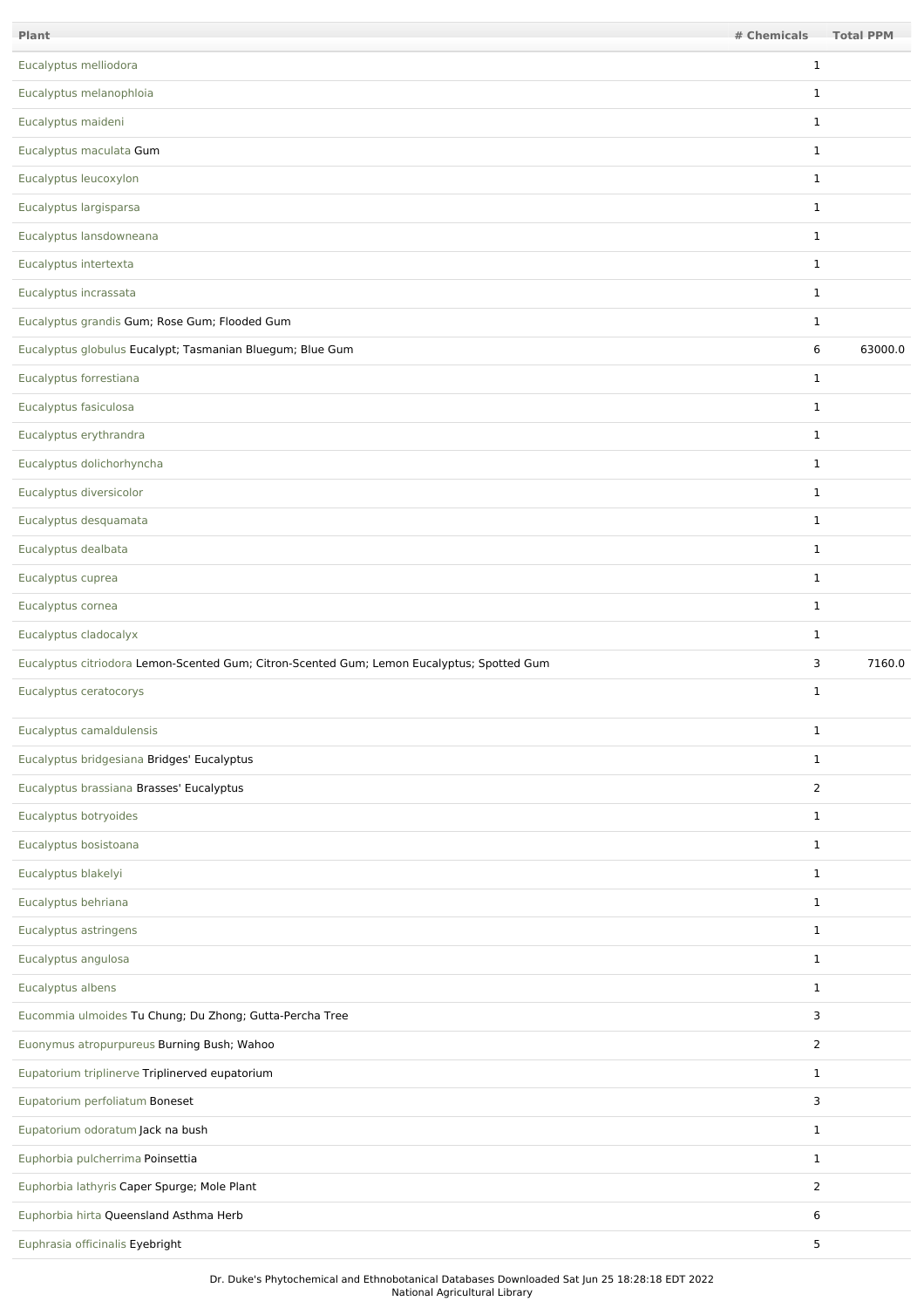| <b>Plant</b>                                                                                                                                      | # Chemicals    | <b>Total PPM</b> |
|---------------------------------------------------------------------------------------------------------------------------------------------------|----------------|------------------|
| Fagopyrum esculentum Buckwheat                                                                                                                    | 6              | 16286.0          |
| Fallopia japonica Mexican Bamboo; Japanese Knotweed; Giant Knotweed; Hu-Zhang                                                                     | 3              | 740000.0         |
| Ferula assa-foetida Devil's Dung; Stinkasant (Ger.); test; Asafetida; Asafoetida; Assa-foetida; Asafetida (Sp.)                                   | $\mathbf 1$    |                  |
| Ferula alliacea Garlic Ferula                                                                                                                     | 1              |                  |
| Ficus carica Figuier Commun (Fr.); Higo (Sp.); Figueira (Port.); Feigenbaum (Ger.); Echte Feige (Ger.); Fico (Ital.); Fig; Higuera<br>Comun (Sp.) | 9              | 238560.0         |
| Filipendula ulmaria Queen Of The Meadow; Meadowsweet                                                                                              | 4              |                  |
| Foeniculum vulgare Fennel                                                                                                                         | 11             | 171230.0         |
| Forsythia suspensa Lien-Chiao; Lian-Jiao                                                                                                          | 1              |                  |
| Fragaria spp Strawberry                                                                                                                           | 11             | 335392.0         |
| Frangula purshiana Cascara Sagrada; Cascara Buckthorn                                                                                             | 3              | 200000.0         |
| Frangula alnus Buckthorn                                                                                                                          | 4              | 140000.0         |
| Galega officinalis Goat's Rue; Galega                                                                                                             | 2              |                  |
| Galium odoratum Woodruff; Waldmeister                                                                                                             | 3              | 26000.0          |
| Ganoderma lucidum Ling Zhi; Reishi                                                                                                                | 1              |                  |
| Gardenia jasminoides Shan-Zhi-Zi; Cape Jasmine; Shan-Chih-Tzu; Gardenia; Zhi Zi; Jasmin                                                           | 1              |                  |
| Gaultheria procumbens Wintergreen; Creeping Wintergreen; Wintergrun (Ger.); Checkerberry; Teaberry; Mountain Tea                                  | 3              |                  |
| Gelsemium sempervirens Yellow Jessamine                                                                                                           | $\mathbf 1$    |                  |
| Genipa americana Genipap; Jagua                                                                                                                   | $\mathbf 1$    |                  |
| Genista tinctoria Dyer's Broom                                                                                                                    | 1              |                  |
| Gentiana lutea Gentian; Yellow Gentian                                                                                                            | 3              |                  |
| Geranium thunbergii Oriental Geranium; Gennoshiouko                                                                                               | 5              | 500000.0         |
| Geranium maculatum Cranesbill                                                                                                                     | 1              |                  |
| Ginkgo biloba Maidenhair Tree; Ginkgo                                                                                                             | 7              | 29301.0          |
| Glechoma hederacea Alehoof                                                                                                                        | 3              | 74.0             |
| Gleditsia triacanthos Honey Locust                                                                                                                | $\mathbf{1}$   |                  |
| Glehnia littoralis Bei Sha Shen                                                                                                                   | $\mathbf{1}$   |                  |
| Gloriosa superba Glory Lily                                                                                                                       | $\mathbf{1}$   |                  |
| Glycine max Soybean                                                                                                                               | 8              | 252178.8         |
| Glycyrrhiza uralensis Kan-Tsao; Chinese Licorice; Gan-Cao                                                                                         | $\mathbf 1$    |                  |
| Glycyrrhiza glabra Licorice-Root; Smooth Licorice; Commom Licorice; Licorice                                                                      | 6              | 6.0              |
| Gossypium sp Cotton                                                                                                                               | 5              | 244136.0         |
| Guaiacum sp. Guaiac                                                                                                                               | 1              |                  |
| Guarea rusbyi Cocillana                                                                                                                           | 2              |                  |
| Guazuma tomentosa                                                                                                                                 | $\overline{2}$ |                  |
| Haematoxylum campechianum Campechy; Logwood                                                                                                       | $\overline{2}$ |                  |
| Hamamelis virginiana Witch Hazel                                                                                                                  | 5              | 108820.0         |
| Hamelia patens Scarlet Bush                                                                                                                       | 1              | 300000.0         |
| Harpagophytum procumbens Grapple Plant; Devil's Claw                                                                                              | 3              |                  |
| Hedeoma reverchonii Reverchon's Pennyroyal                                                                                                        | 1              | 894.0            |
| Hedeoma pulegioides American Pennyroyal                                                                                                           | 2              | 60.0             |
| Hedeoma drummondii Drummond's Pennyroyal                                                                                                          | 1              | 4684.0           |
| Hedera helix Ivy                                                                                                                                  | $\mathbf{1}$   | 91260.0          |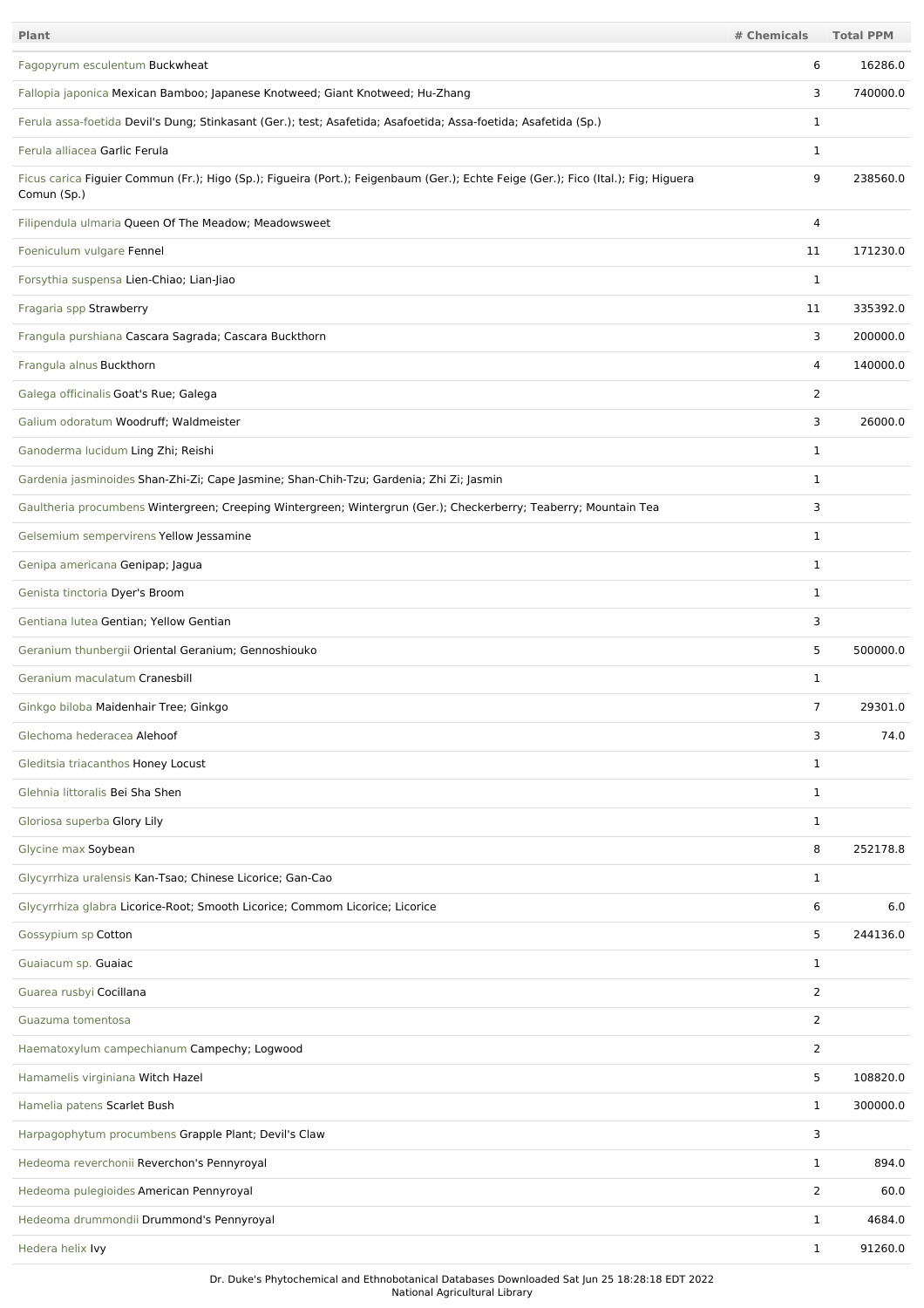| <b>Plant</b>                                                                                                                                                                                | # Chemicals  | <b>Total PPM</b> |
|---------------------------------------------------------------------------------------------------------------------------------------------------------------------------------------------|--------------|------------------|
| Helianthemum glomeratum                                                                                                                                                                     | 1            |                  |
| Helianthus tuberosus Jerusalem Artichoke                                                                                                                                                    | 1            | 3622.0           |
| Helianthus annuus Sunflower; Girasol                                                                                                                                                        | 7            | 736628.0         |
| Helichrysum angustifolium Immortelle; Everlasting                                                                                                                                           | $\mathbf{1}$ |                  |
| Heliotropium indicus Indian Heliotrope                                                                                                                                                      | $\mathbf 1$  |                  |
| Heliotropium europaeum Heliotrope; Turnsole                                                                                                                                                 | $\mathbf{1}$ | 540.0            |
| Heracleum laciniatum Laciniate Cow-parsnip                                                                                                                                                  | $\mathbf{1}$ |                  |
| Hesperis matronalis Dame's-Violet; Dame's Rocket; Damask-Violet; Sweet Rocket                                                                                                               | $\mathbf{1}$ |                  |
| Hibiscus sabdariffa Red Sorrel; Rosella (Ger.); Acedera de Guinea (Sp.); Sereni (Sp.); Kharkadi; Roselle; Rosa de Jamaica (Sp.);<br>Jamaica Sorrel; Malventee (Ger.); Indian Sorrel; Sorrel | 3            |                  |
| Hibiscus rosa-sinensis Chinese hibiscus; Shoe-flower                                                                                                                                        | $\mathbf{1}$ |                  |
| Hierochloe odorata Vanilla-Scented Grass; Seneca Grass; Manna Grass; Sweet Grass; Holy Grass; Vanilla Grass                                                                                 | $\mathbf{1}$ |                  |
| Hippophae rhamnoides Yellow Spine; Sea Buckthorn; Sallow Thorn                                                                                                                              | 4            |                  |
| Holarrhena pubescens Conessi; Kurchi; Tellicherry Bark; Zhi Xie Mu                                                                                                                          | 4            | 351000.0         |
| Hordeum vulgare Barleygrass; Barley                                                                                                                                                         | 6            | 54081.4          |
| Houttuynia cordata Yu Xing Cao; Fishwort; Dokudami                                                                                                                                          | 3            |                  |
| Humulus lupulus Hops                                                                                                                                                                        | 9            | 6.2              |
| Hura crepitans Sandbox Tree                                                                                                                                                                 | $\mathbf{1}$ |                  |
| Hyacinthus orientalis Hyacinth                                                                                                                                                              | 3            | 74.9             |
| Hydnocarpus kurzii True Chaulmoogra                                                                                                                                                         | $\mathbf{1}$ |                  |
| Hydrangea arborescens Smooth Hydrangea; Hydrangea                                                                                                                                           | 2            |                  |
| Hyoscyamus niger Henbane                                                                                                                                                                    | 2            | 438792.0         |
| Hypericum perforatum Common St. Johnswort; Hypericum; Klamath Weed; Goatweed; St. John's-wort                                                                                               | 5            |                  |
| Hyptis suaveolens Wild Hops                                                                                                                                                                 | 1            | 9110.0           |
| Hyssopus officinalis Hyssop                                                                                                                                                                 | 5            | 161616.0         |
| Ilex paraguariensis Mate; South American Holly; Paraguay Tea                                                                                                                                | 1            | 320000.0         |
| Illicium verum Sternanis (Ger.); Chinese Star Anise; anis estrellado (Sp.); Star Anise; anis de China (Sp.); Chinesischer Sternanis<br>(Ger.)                                               | 5            | 7000.0           |
| Indigofera tinctoria Common Indigo                                                                                                                                                          | $\mathbf{1}$ |                  |
| Inonotus obliquus                                                                                                                                                                           | 1            |                  |
| Inula helenium Elecampane                                                                                                                                                                   | $\mathbf{1}$ |                  |
| Ipomoea purga Jalap                                                                                                                                                                         | $\mathbf{1}$ | 80000.0          |
| Ipomoea batatas Sweet Potato                                                                                                                                                                | 4            | 9774.0           |
| Iris x germanica Orris                                                                                                                                                                      | $\mathbf{1}$ |                  |
| Iris versicolor Blue Flag                                                                                                                                                                   | 1            |                  |
| Isanthus brachiatus False Pennyroyal                                                                                                                                                        | 1            |                  |
| Isatis tinctoria Dyer's Woad                                                                                                                                                                | 4            | 145920.0         |
| Jasminum officinale Jasmine; Poet's Jessamine                                                                                                                                               | $\mathbf{1}$ | 190.0            |
| Jateorhiza palmata Calumba Root                                                                                                                                                             | $\mathbf 1$  |                  |
| Jatropha gossypifolia Spanish Physic Nut                                                                                                                                                    | $\mathbf{1}$ |                  |
| Jatropha curcas Physic Nut; Purging Nut                                                                                                                                                     | 2            | 698480.0         |
| Juglans regia English Walnut                                                                                                                                                                | 7            | 2780720.0        |
| Juglans nigra Black Walnut                                                                                                                                                                  | 7            | 294000.0         |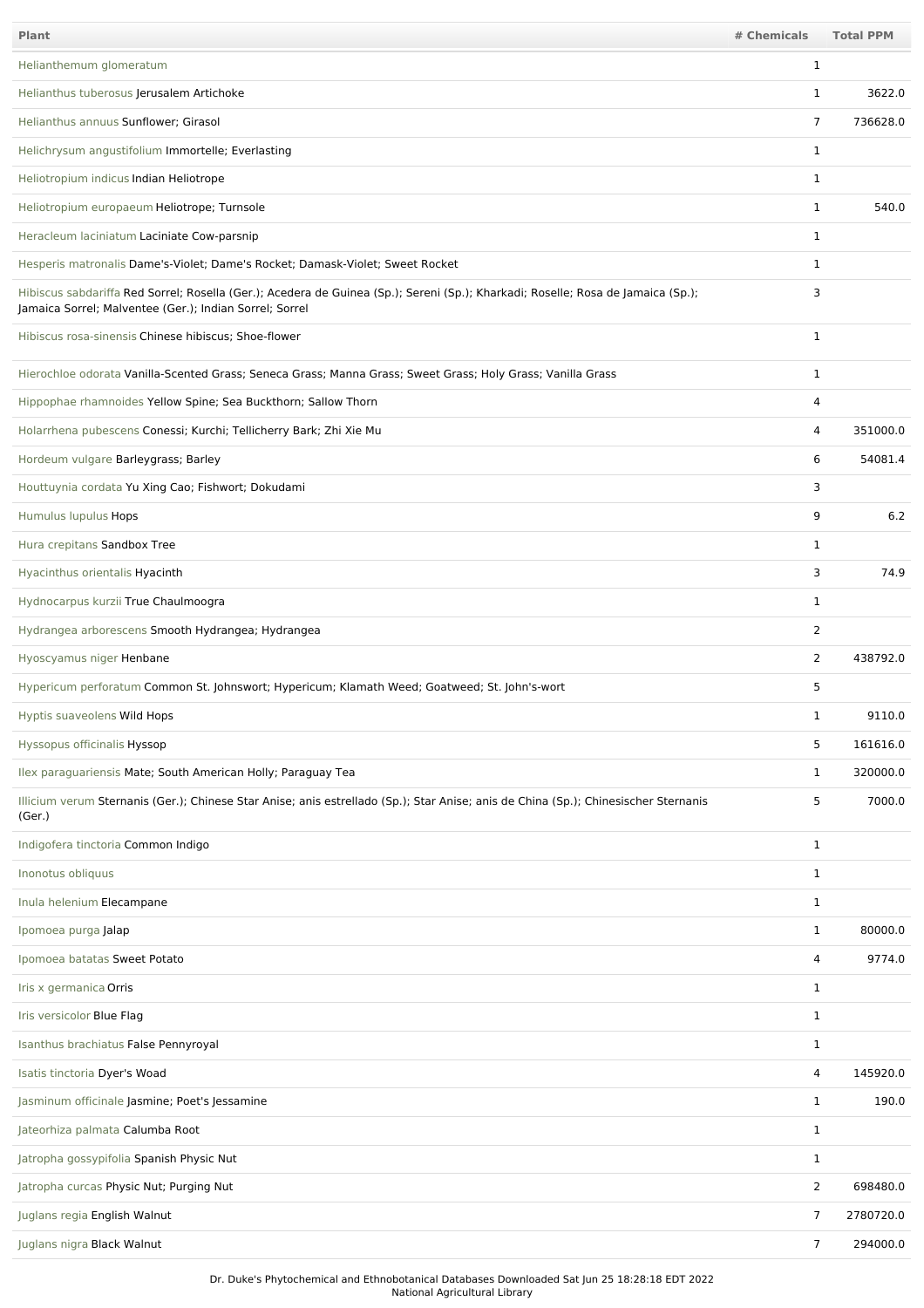| Plant                                                                                    | # Chemicals    | <b>Total PPM</b> |
|------------------------------------------------------------------------------------------|----------------|------------------|
| Juglans cinerea Butternut                                                                | 3              | 705420.0         |
| Juniperus virginiana Red Cedar                                                           | 4              | 172000.0         |
| Juniperus sabina Sabine                                                                  | 2              |                  |
| Juniperus communis Common Juniper; Juniper                                               | $\overline{7}$ | 100000.0         |
| Justicia pectoralis Bolek Hena; Curia; Angel Of Death                                    | $\mathbf 1$    |                  |
| Justicia adhatoda Malabar Nut                                                            | 1              | 63400.0          |
| Kalanchoe spathulata Beach Bells                                                         | 2              |                  |
| Kalanchoe pinnata Air Plant; Siempre Viva                                                | 3              |                  |
| Kalanchoe daegrimontiana Devil's-Backbone                                                | 1              |                  |
| Krameria triandra Rhatany                                                                | $\overline{2}$ |                  |
| Lablab purpureus Hyacinth Bean; Bonavist Bean; Lablab Bean                               | 2              | 14674.0          |
| Lactuca scariola Prickly Lettuce                                                         | 1              | 408320.0         |
| Lactuca sativa Lettuce                                                                   | 5              | 18666.0          |
| Lagenaria siceraria Calabash Gourd; White-Flowered Gourd                                 | 2              | 678780.0         |
| Lagerstroemia indica Crape Myrtle                                                        | 1              |                  |
| Lagochilus inebrians Intoxicating Mint                                                   | 1              | 80000.0          |
| Lantana camara Lantana; Wild Sage                                                        | 3              |                  |
| Laurus nobilis Grecian Laurel; Bay; Laurel; Bayleaf; Bay Laurel; Sweet Bay               | 7              | 45016.0          |
| Lavandula x intermedia Lavandin; Dutch Lavender                                          | 2              | 2220.0           |
| Lavandula x hybrida Hybrid Lavender                                                      | 1              |                  |
| Lavandula latifolia Broad-Leaved Lavender; Aspic; Spike Lavender                         | 2              | 6912.0           |
| Lavandula angustifolia English Lavender                                                  | 3              | 243000.0         |
| Lawsonia inermis Mignonette Tree; Henna; Mignonette; Jamaica-Mignonette                  | 2              | 71640.0          |
| Ledum palustre Wild Rosemary; Marsh Tea                                                  | 1              |                  |
| Lens culinaris Lentil                                                                    | 2              | 25622.0          |
| Lentinus edodes Shiitake                                                                 | $\overline{2}$ |                  |
| Leonotis nepetaefolia Catnipleaf Lion's-Ear                                              | $\mathbf{1}$   | 90440.0          |
| Leonurus cardiaca Motherwort                                                             | 3              | 180000.0         |
| Lepechinia calycina Epling's Lepechinia                                                  | $\mathbf{1}$   | 1970.0           |
| Lepidium sativum Garden Cress                                                            | $\mathbf{1}$   | 28680.0          |
| Lepidium meyenii Maca; Peruvian Ginseng                                                  | 3              |                  |
| Levisticum officinale Lovage                                                             | 5              | 2.0              |
| Ligustrum vulgare Common Privet                                                          | 1              | 970000.0         |
| Ligustrum lucidum White Waxtree; Chinese Privet; Glossy Privet; Ligustri Fructus; Privet | $\overline{2}$ |                  |
| Ligustrum japonicum Ligustri Fructus; Japanese Privet                                    | 4              |                  |
| Limonia acidissima Manzana De Elefante; Elephant Apple; Wood-Apple                       | $\overline{2}$ |                  |
| Lindera benzoin Spicebush; Fieberstrauch (Ger.); Wild Allspice; Benjamin Bush            | $\overline{2}$ |                  |
| Linum usitatissimum Flax; Linseed                                                        | 3              | 200000.0         |
| Lippia dulcis Sweet Herb                                                                 | 1              |                  |
| Lippia alba White Lippia                                                                 | $\overline{2}$ |                  |
| Liquidambar styraciflua Sweetgum; American Styrax                                        | 2              |                  |
| Liquidambar orientalis Oriental Styrax; Oriental Storax                                  | $\overline{2}$ |                  |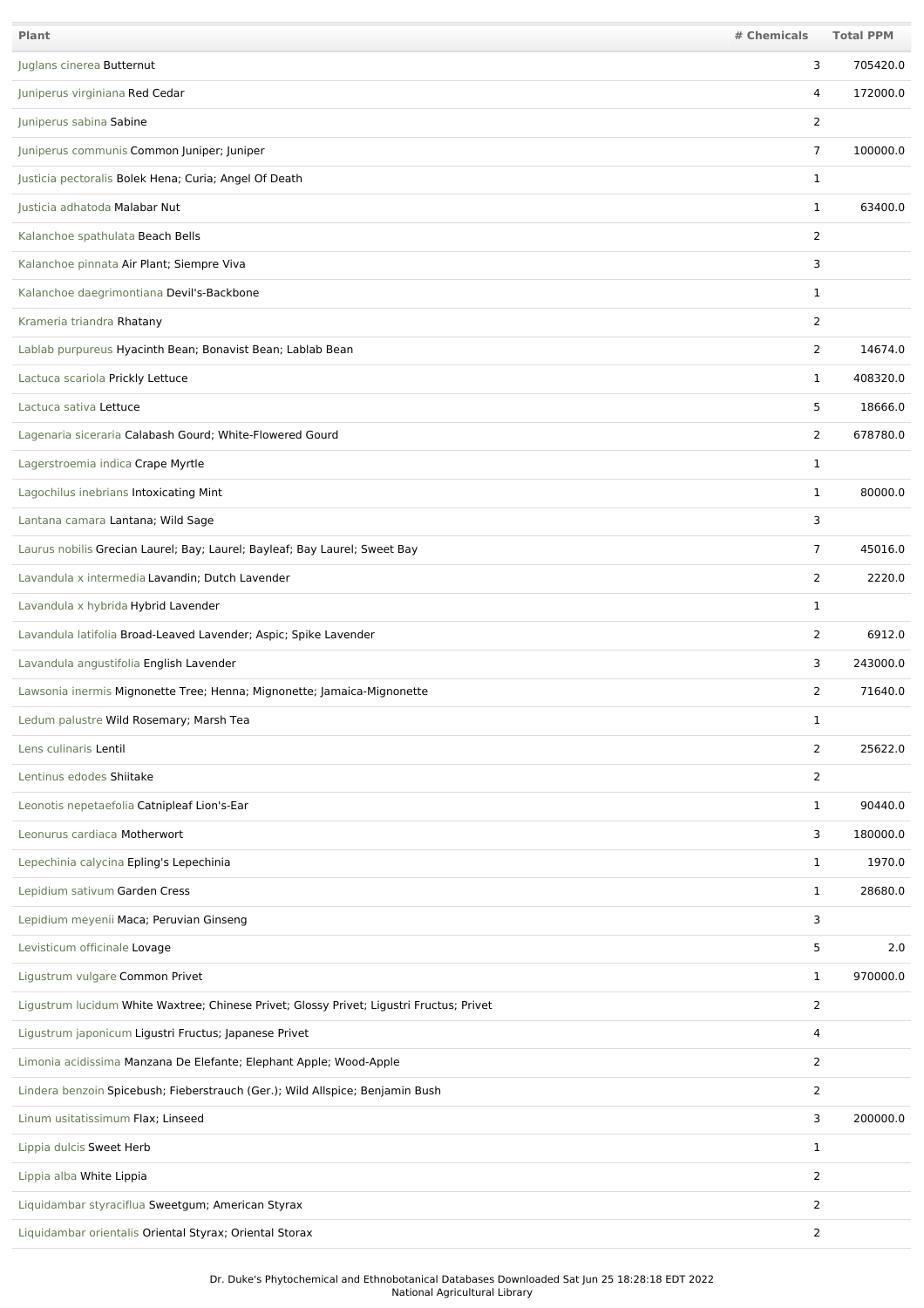| <b>Plant</b>                                                                                                                                                                                                                                        | # Chemicals    | <b>Total PPM</b> |
|-----------------------------------------------------------------------------------------------------------------------------------------------------------------------------------------------------------------------------------------------------|----------------|------------------|
| Litsea glaucescens Mexican bay                                                                                                                                                                                                                      | 1              |                  |
| Lobelia inflata Lobelia; Indian Tobacco                                                                                                                                                                                                             | 1              |                  |
| Lonicera japonica Japanese Honeysuckle                                                                                                                                                                                                              | 3              | 880000.0         |
| Ludwigia perennis Perennial ludwigia                                                                                                                                                                                                                | $\mathbf 1$    |                  |
| Ludwigia adscendens Ascending ludwigia                                                                                                                                                                                                              | $\mathbf{1}$   |                  |
| Luffa aegyptiaca Vegetable Sponge; Smooth Loofah; Luffa                                                                                                                                                                                             | $\mathbf{1}$   | 457800.0         |
| Lupinus albus White Lupine                                                                                                                                                                                                                          | $\overline{2}$ | 51000.0          |
| Lycium chinense Kuko (Jap.); Chinesischer Bocksdorn (Ger.); Daun Koki (Indones.); Kaukichai (Malays.); Chinese Wolfberry; Spina<br>Santa Cinese (Ital.); Chinese Boxthorn; Lyciet de Chine (Fr.); Wolfberry; Chinese Matrimony Vine; Gou Qi (Chin.) | 3              |                  |
| Lycopersicon esculentum Tomato                                                                                                                                                                                                                      | $\overline{7}$ | 29766.0          |
| Lycopodium clavatum Antler Herb; Clubmoss                                                                                                                                                                                                           | $\overline{2}$ |                  |
| Lycopus virginicus Bugle                                                                                                                                                                                                                            | 4              | 36.0             |
| Lycopus europeus European Bugle                                                                                                                                                                                                                     | $\overline{2}$ | 2400.0           |
| Lythrum salicaria Purple Loosestrife                                                                                                                                                                                                                | $\mathbf{1}$   | 894000.0         |
| Macadamia spp Macadamia                                                                                                                                                                                                                             | $\mathbf{1}$   | 29450.0          |
| Maclura pomifera Osage-Orange; Hedge Apple                                                                                                                                                                                                          | 4              |                  |
| Magnolia officinalis Chinese Magnolia; Hou Pu; Magnolia-Bark                                                                                                                                                                                        | 3              |                  |
| Magnolia kobus Hsin-I; Xin-Yi                                                                                                                                                                                                                       | 3              |                  |
| Magnolia fargesii Hsin-I; Xin-Yi                                                                                                                                                                                                                    | $\mathbf 1$    |                  |
| Magnolia denudata Hsin-I; Xin-Yi                                                                                                                                                                                                                    | 3              |                  |
| Mahonia aquifolium Blue Barberry; Mountain Grape; Holly Mahonia; Oregon Grape; Holly Barberry                                                                                                                                                       | $\mathbf{1}$   |                  |
| Malus domestica Apple                                                                                                                                                                                                                               | 9              | 3320.26          |
| Malva neglecta Common Mallow; Cheeses                                                                                                                                                                                                               | $\mathbf{1}$   |                  |
| Mammea americana Mamey                                                                                                                                                                                                                              | $\mathbf 1$    |                  |
| Mangifera indica Mango                                                                                                                                                                                                                              | 6              | 485130.0         |
| Manihot esculenta Cassava; Tapioca; Yuca                                                                                                                                                                                                            | $\overline{2}$ | 5530.0           |
| Manilkara zapota Sapodilla                                                                                                                                                                                                                          | 1              |                  |
| Maranta arundinacea Bermuda Arrowroot; Arrowroot                                                                                                                                                                                                    | $\overline{2}$ |                  |
| Marrubium vulgare White Horehound; Horehound                                                                                                                                                                                                        | 4              | 140000.0         |
| Marsdenia reichenbachii Condurango                                                                                                                                                                                                                  | $\mathbf{1}$   |                  |
| Matricaria recutita Annual Camomile; German Camomile; Wild Camomile                                                                                                                                                                                 | 5              |                  |
| Medicago sativa Lucerne; Alfalfa                                                                                                                                                                                                                    | $\overline{7}$ | 56000.0          |
| Melaleuca viridiflora Niaouli; Broad-Leaf Tea-Tree                                                                                                                                                                                                  | $\mathbf{1}$   |                  |
| Melaleuca sp Tea-Tree                                                                                                                                                                                                                               | 1              |                  |
| Melaleuca leucadendra Cajeput                                                                                                                                                                                                                       | $\overline{2}$ |                  |
| Melaleuca cajuputi Vietnamese Cajuput Oil                                                                                                                                                                                                           | $\mathbf{1}$   |                  |
| Melaleuca bracteata Bracteate Tea-Tree                                                                                                                                                                                                              | $\mathbf{1}$   |                  |
| Melaleuca alternifolia Teatree                                                                                                                                                                                                                      | $\mathbf{1}$   |                  |
| Melia azedarach Chinaberry                                                                                                                                                                                                                          | 5              | 520000.0         |
| Melicoccus bijugatas Mamoncillo; Honey berry; Pitomba; Genip                                                                                                                                                                                        | $\overline{2}$ |                  |
| Melilotus officinalis Yellow Sweetclover                                                                                                                                                                                                            | 6              | 4000.0           |
| Melissa officinalis Bee Balm; Lemonbalm; Balm; Melissa                                                                                                                                                                                              | 4              |                  |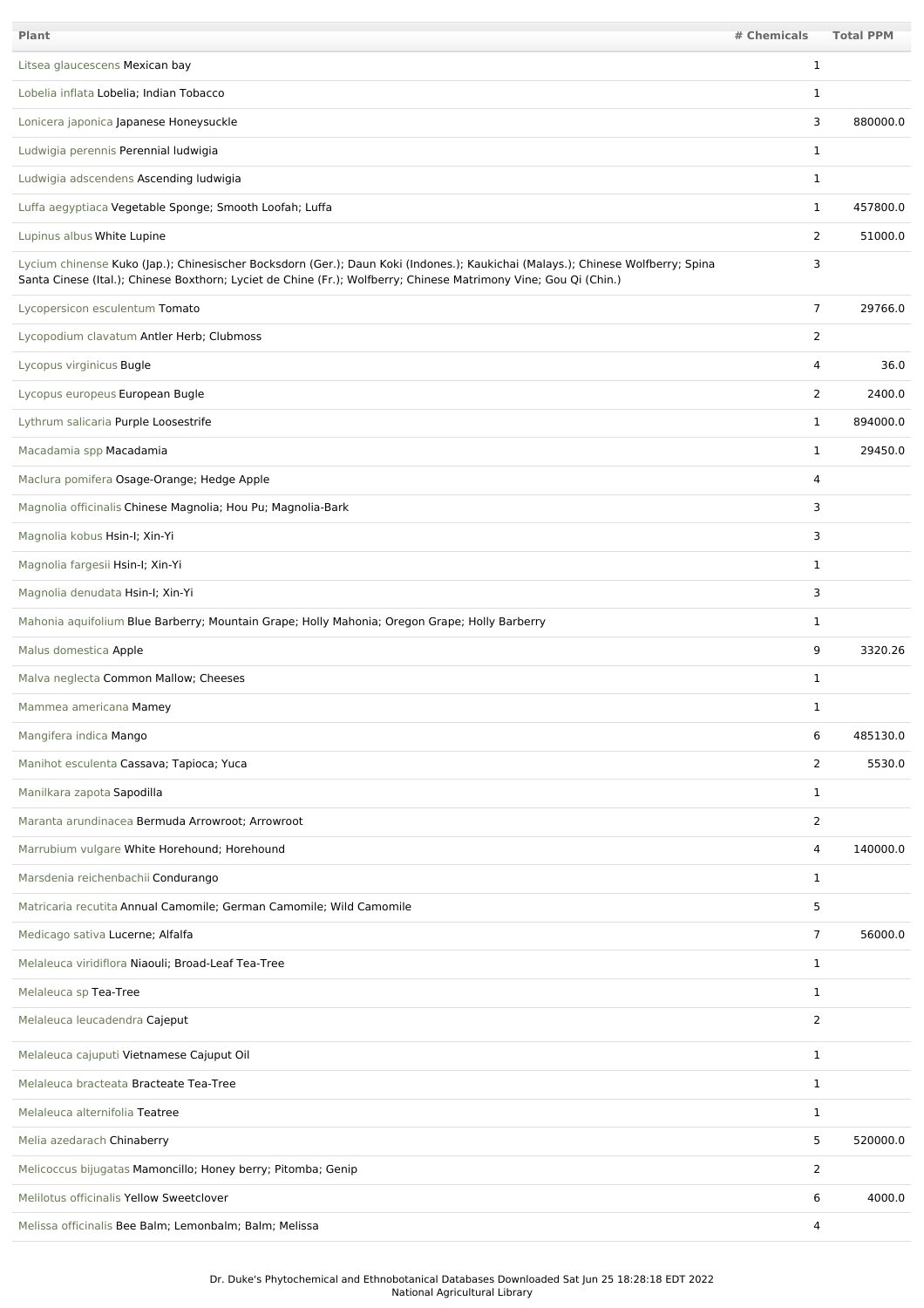| Plant                                                                                                               | # Chemicals    | <b>Total PPM</b> |
|---------------------------------------------------------------------------------------------------------------------|----------------|------------------|
| Mentha x rotundifolia Applemint                                                                                     | 2              | 300.0            |
| Mentha x piperita Peppermint                                                                                        | 6              | 4390.4           |
| Mentha spicata Spearmint; Hortela da Folha Miuda                                                                    | 3              | 18750.0          |
| Mentha pulegium European Pennyroyal                                                                                 | 2              | 80040.0          |
| Mentha longifolia Biblical Mint                                                                                     | $\mathbf 1$    | 21860.0          |
| Mentha arvensis var. piperascens Cornmint; Field Mint; Japanese Mint                                                | 2              |                  |
| Mentha aquatica Water Mint                                                                                          | 2              | 148000.0         |
| Menyanthes trifoliata Bogbean; Bog Myrtle; Buckbean; Marsh Clover; Marsh Trefoil; Water Trefoil                     | 5              | 60000.0          |
| Mercurialis annua Annual Mercury                                                                                    | $\mathbf 1$    | 67000.0          |
| Metrosideros sclerocarpa                                                                                            | 1              |                  |
| Micromeria thymifolia                                                                                               | 1              |                  |
| Micromeria teneriffae                                                                                               | 1              |                  |
| Micromeria myrtifolia Topukcayi; Dagcayi; Haydarotu                                                                 | $\mathbf 1$    |                  |
| Micromeria juliana                                                                                                  | $\mathbf 1$    |                  |
| Micromeria fruticosa Zuta; Tea Hyssop; Zopha                                                                        | $\mathbf 1$    |                  |
| Micromeria congesta Kaya Yarpuzu                                                                                    | 1              |                  |
| Mimosa pudica Sensitive Plant                                                                                       | 2              | 373400.0         |
| Mitchella repens Partridge-berry; Squawvine                                                                         | 1              |                  |
| Moldavica thymiflora Thyme-Flowered Moldavica                                                                       | 1              |                  |
| Momordica charantia Sorosi; Bitter Melon                                                                            | $\mathbf 1$    | 76384.0          |
| Monarda russeliana Russel's Monarda                                                                                 | $\mathbf 1$    | 650.0            |
| Monarda punctata Horsemint                                                                                          | $\overline{2}$ | 13728.0          |
| Monarda media Mean Monarda                                                                                          | 1              | 2702.0           |
| Monarda lindheimeri Lindheimer's Monarda                                                                            | 1              | 956.0            |
| Monarda fistulosa Wild Bergamot                                                                                     | 1              | 10012.0          |
| Monarda didyma Beebalm; Oswego Tea                                                                                  | $\mathbf 1$    | 5614.0           |
| Monarda clinopodia Clinopod Bergamot                                                                                | $\mathbf{1}$   | 2766.0           |
| Monarda citriodora Lemon Mint                                                                                       | 2              | 1228.0           |
| Morinda citrifolia Noni; Indian Mulberry                                                                            | 2              | 8000.0           |
| Moringa oleifera Horseradish Tree; Benzolive Tree; Jacinto (Sp.); Drumstick Tree; Moringa; West Indian Ben; Ben Nut | 4              |                  |
| Morus alba White Mulberry; Sang-Pai-Pi                                                                              | 6              |                  |
| Mucuna pruriens Velvetbean; Cowage                                                                                  | $\overline{2}$ | 61360.0          |
| Murraya sp None                                                                                                     | 2              | 864.0            |
| Murraya koenigii Curry Leaf Tree; Indian Curry Tree; Curry Leaf                                                     | $\overline{2}$ |                  |
| Musa x paradisiaca Banana; Plantain                                                                                 | 5              | 5284.0           |
| Myrica cerifera Candle-Berry; Southern Bayberry; Bayberry; Wax Myrtle                                               | $\overline{2}$ |                  |
| Myristica fragrans Nutmeg; Muskatnussbaum (Ger.); nuez moscada (Sp.); Mace; nogal moscado (Sp.)                     | $\overline{7}$ | 28360.0          |
| Myroxylon balsamum Tolu Balsam; Peru Balsam                                                                         | $\overline{2}$ | 16000.0          |
| Myrtus communis Myrtle; Mirto (Sp.); Myrte (Ger.); Arrayan (Sp.)                                                    | 5              | 284154.0         |
| Nasturtium officinale Watercress; Berro                                                                             | 1              | 12000.0          |
| Nelumbo nucifera Water Lotus                                                                                        | 4              | 24098.0          |
| Nepeta racemosa Catmint                                                                                             | 1              |                  |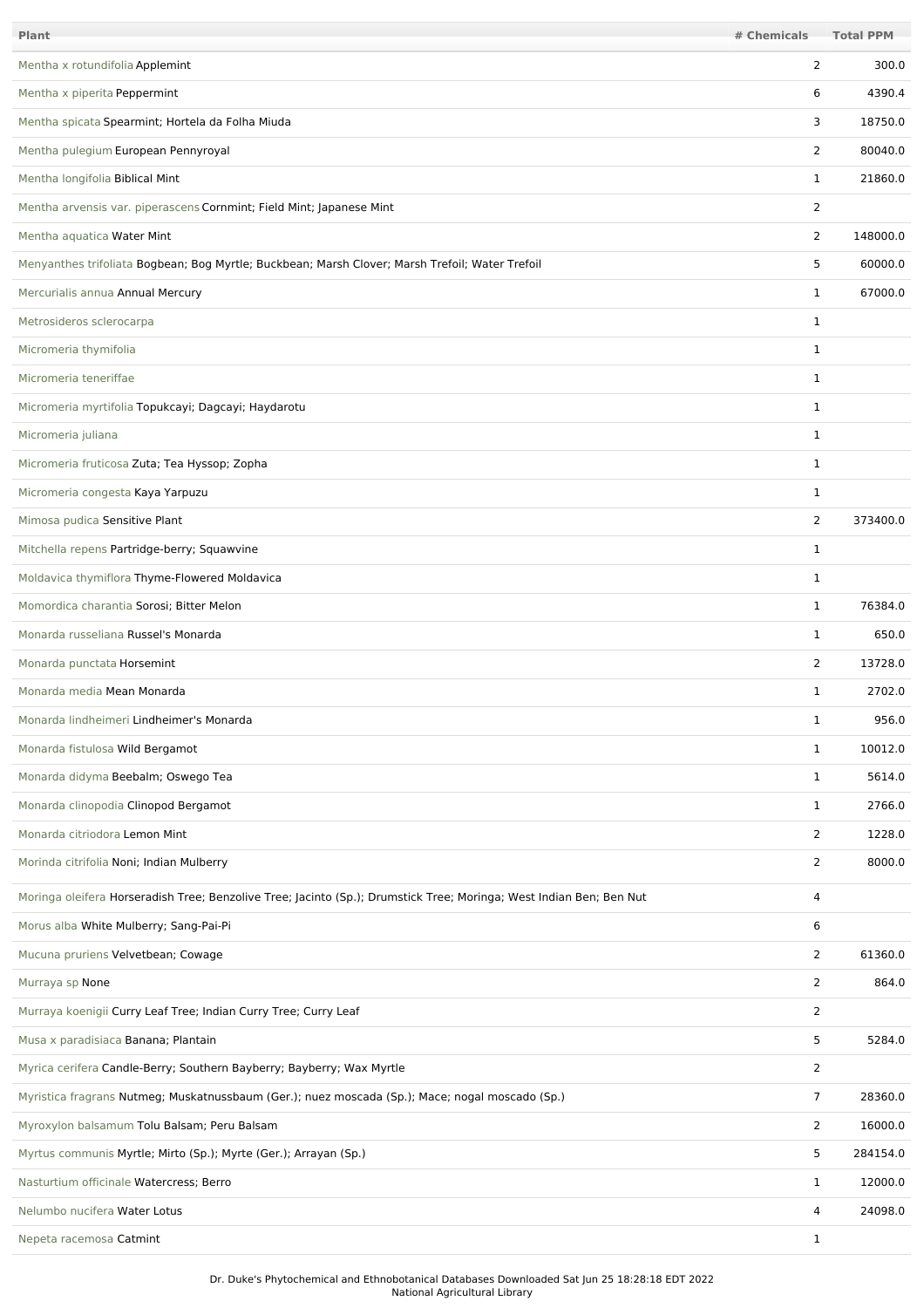| Plant                                                                                                         | # Chemicals    | <b>Total PPM</b> |
|---------------------------------------------------------------------------------------------------------------|----------------|------------------|
| Nepeta cataria Catnip                                                                                         | 3              |                  |
| Nerium oleander Oleander                                                                                      | 2              |                  |
| Nicotiana tabacum Tobacco                                                                                     | 9              | 140000.0         |
| Nigella sativa Black Cumin; Fennel-Flower; Nutmeg-Flower; Black Caraway; Roman Coriander                      | 4              | 466918.0         |
| Ocimum tenuiflorum Anise-Scented Basil                                                                        | 6              |                  |
| Ocimum suave Kenyan Tree Basil                                                                                | 1              |                  |
| Ocimum sanctum Tulsi; Holy Basil                                                                              | 2              |                  |
| Ocimum kilimandscharicum African Blue Basil; Kenyan Perennial Basil                                           | $\mathbf{1}$   |                  |
| Ocimum gratissimum Shrubby Basil; Agbo                                                                        | 4              |                  |
| Ocimum canum Hoary Basil                                                                                      | 3              |                  |
| Ocimum basilicum Basil; Cuban Basil; Sweet Basil                                                              | 11             | 79031.0          |
| Oenothera biennis Evening-Primrose                                                                            | 8              | 1121596.0        |
| Olea europaea Olive                                                                                           | 9              | 56000.0          |
| Ononis spinosa Spiny Restharrow; Hauhechel (Ger.); Restharrow                                                 | 5              |                  |
| Opuntia ficus-indica Nopal; Indian Fig; Prickly Pear; Nopalito                                                | 4              | 270950.0         |
| Origanum vulgare Wild Oregano; Oregano; Pot Marjoram; European Oregano; Wild Marjoram; Common Turkish Oregano | 9              | 16838.0          |
| Origanum sipyleum Bayircayi; Guveyoto                                                                         | 1              |                  |
| Origanum onites Oregano; Pot Marjoram                                                                         | $\mathbf{1}$   | 46.0             |
| Origanum minutiflorum Small-Flowered Oregano                                                                  | $\mathbf 1$    |                  |
| Origanum majorana Marjoram; Sweet Marjoram                                                                    | $\overline{7}$ | 36408.0          |
| Origanum creticum Dittany Of Crete                                                                            | $\mathbf{1}$   |                  |
| Oryza sativa Rice                                                                                             | 3              | 23760.0          |
| Pachira aquatica Provision Tree                                                                               | 2              | 181600.0         |
| Pachyrhizus erosus Yambean                                                                                    | 1              |                  |
| Paeonia suffruticosa Moutan; Moutan Peony; Tree Peony                                                         | 3              |                  |
| Paeonia officinalis Double Peony                                                                              | $\overline{2}$ |                  |
| Paeonia moutan Moutan; Tree Peony                                                                             | 3              |                  |
| Paeonia lactiflora Chih-Shao; Bai Shao (Chinese); Common Garden Peony; Peony; White Peony                     | 5              |                  |
| Panax quinquefolius Ginseng; American Ginseng                                                                 | 5              |                  |
| Panax notoginseng Sanchi Ginseng                                                                              | $\mathbf{1}$   |                  |
| Panax ginseng Ginseng; Oriental Ginseng; Chinese Ginseng; Korean Ginseng                                      | 6              |                  |
| Papaver somniferum Opium Poppy; Poppyseed Poppy                                                               | 3              | 624400.0         |
| Papaver bracteatum Great Scarlet Poppy                                                                        | $\mathbf{1}$   | 767040.0         |
| Passiflora incarnata Manzana de Mayo; Passionflower; Mayapple                                                 | $\overline{2}$ |                  |
| Passiflora edulis Passionfruit; Maracuya                                                                      | $\mathbf{1}$   |                  |
| Pastinaca sativa Parsnip                                                                                      | 4              | 84260.0          |
| Paullinia cupana Guarana                                                                                      | 3              | 240000.0         |
| Pausinystalia johimbe Yohimbe                                                                                 | 1              |                  |
| Perideridia gairdneri Squaw Root                                                                              | $\mathbf{1}$   | 1524.0           |
| Perilla frutescens Perilla                                                                                    | 7              |                  |
| Persea americana Avocado                                                                                      | 7              | 1106512.0        |
| Petasites japonicus Butterbur                                                                                 | 3              | 54.0             |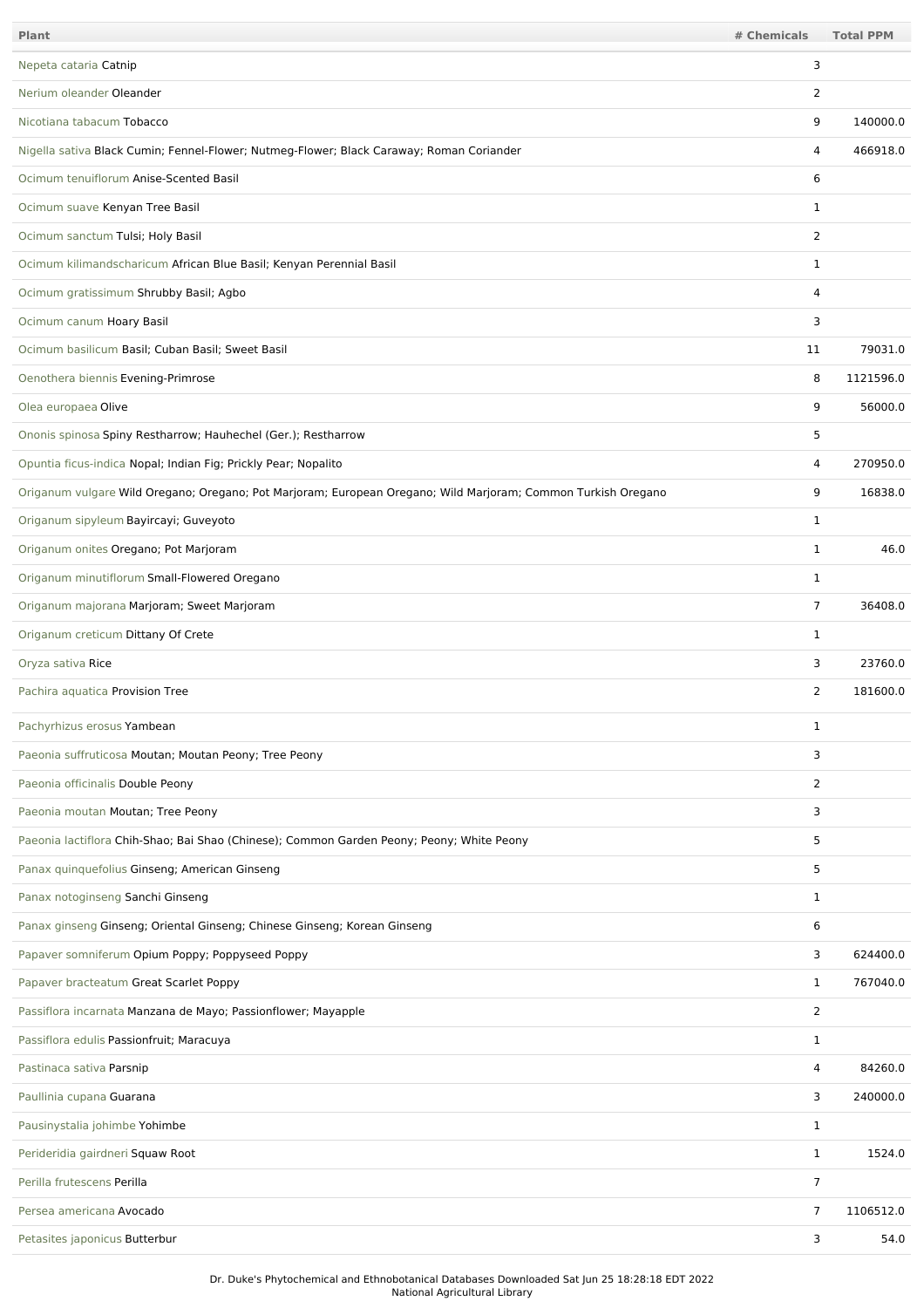| Plant                                                                                                                                                                                                                                 | # Chemicals    | <b>Total PPM</b> |
|---------------------------------------------------------------------------------------------------------------------------------------------------------------------------------------------------------------------------------------|----------------|------------------|
| Petasites hybridus European Butterbur                                                                                                                                                                                                 | 5              |                  |
| Petiveria alliacea Mucura; Guinea Hen Leaf; Anamu                                                                                                                                                                                     | $\mathbf{1}$   |                  |
| Petroselinum crispum Parsley                                                                                                                                                                                                          | 8              | 4013.2           |
| Peucedanum ostruthium Masterwort                                                                                                                                                                                                      | $\overline{2}$ |                  |
| Peumus boldus Boldo                                                                                                                                                                                                                   | 5              | 107375.0         |
| Phaseolus vulgaris Snap Bean; Pop Bean; Wax Bean; French Bean; Kidney Bean; Popping Bean; Green Bean; Flageolet Bean;<br>Navy Bean; Field Bean; String Bean; Garden Bean; Haricot; Haricot Bean; Haricot Vert; Dwarf Bean; Black Bean | $\overline{4}$ | 54322.0          |
| Phaseolus lunatus Butter Bean; Lima Bean                                                                                                                                                                                              | 2              | 25066.0          |
| Phoenix dactylifera Date Palm                                                                                                                                                                                                         | 6              | 55290.0          |
| Phyllanthus niruri Seed On The Leaf                                                                                                                                                                                                   | $\mathbf{1}$   |                  |
| Phyllanthus emblica Myrobalan; Emblic                                                                                                                                                                                                 | 6              | 1032462.0        |
| Phyllanthus amarus                                                                                                                                                                                                                    | $\mathbf{1}$   |                  |
| Physalis peruviana Cape Gooseberry; Ground Cherry                                                                                                                                                                                     | $\overline{2}$ | 83660.0          |
| Physostigma venenosum Calabar Bean                                                                                                                                                                                                    | $\mathbf{1}$   |                  |
| Phytolacca americana Pokeweed                                                                                                                                                                                                         | $\mathbf{1}$   |                  |
| Picrorhiza kurrooa Picrorhiza                                                                                                                                                                                                         | $\mathbf{1}$   |                  |
| Pimenta racemosa Bayrum Tree; West Indian Bay                                                                                                                                                                                         | $\overline{4}$ | 32780.0          |
| Pimenta dioica Pimenta; Jamaica-Pepper; Pimento; Clover-Pepper; Allspice                                                                                                                                                              | $\overline{2}$ | 482.0            |
| Pimpinella anisum Anise; Sweet Cumin                                                                                                                                                                                                  | 6              |                  |
| Pinus walliciana Bhutan Pine                                                                                                                                                                                                          | $\mathbf{1}$   |                  |
| Pinus sylvestris Scotch Pine                                                                                                                                                                                                          | 10             | 338000.0         |
| Pinus pinea Pignolia; Italian Stone Pine                                                                                                                                                                                              | $\overline{2}$ |                  |
| Pinus mugo Swiss Mountain Pine; Dwarf Pine                                                                                                                                                                                            | $\overline{2}$ |                  |
| Pinus kesiya Khasi Pine                                                                                                                                                                                                               | $\mathbf{1}$   |                  |
| Pinus insularis Khasi Pine                                                                                                                                                                                                            | $\mathbf{1}$   |                  |
| Pinus gerardiana Chilgoza Pine                                                                                                                                                                                                        | $\mathbf{1}$   |                  |
| Pinus elliottii Slash Pine                                                                                                                                                                                                            | $\mathbf{1}$   |                  |
| Pinus edulis Pinyon Pine                                                                                                                                                                                                              | $\overline{2}$ |                  |
| Piper nigrum White Pepper; Black Pepper; Pepper                                                                                                                                                                                       | 9              | 269500.0         |
| Piper cubeba Cubeb Pepper; Cubeb                                                                                                                                                                                                      | 3              | 2800.0           |
| Piper betel Betel Pepper                                                                                                                                                                                                              | 4              | 53260.0          |
| Piper auritum Hoja Santa; Hierba Santa; Cordoncillo                                                                                                                                                                                   | 2              |                  |
| Piper angustifolium Matico                                                                                                                                                                                                            | $\mathbf{1}$   |                  |
| Piscidia piscipula Jamaica Dogwood                                                                                                                                                                                                    | $\mathbf{1}$   |                  |
| Pistacia vera Pistachio                                                                                                                                                                                                               | $\overline{4}$ | 227648.0         |
| Pistacia lentiscus Chios Mastictree; Mastic; Mastictree; Lentisco (Sp.); Mastixbaum (Ger.)                                                                                                                                            | 4              | 262000.0         |
| Pisum sativum Pea                                                                                                                                                                                                                     | 4              | 39058.0          |
| Plantago psyllium Psyllium                                                                                                                                                                                                            | 2              |                  |
| Plantago ovata Spogel Seeds; Blond Psyllium; Psyllium; Ispaghula; Indian Plantago                                                                                                                                                     | $\overline{2}$ | 48750.0          |
| Plantago major Common Plantain                                                                                                                                                                                                        | 3              | 214000.0         |
| Plantago asiatica Asian Plantain                                                                                                                                                                                                      | $\mathbf{1}$   |                  |
| Plumeria acutifolia Frangipani                                                                                                                                                                                                        | 2              |                  |
| Podophyllum pleianthum Chinese Mayapple                                                                                                                                                                                               | 2              |                  |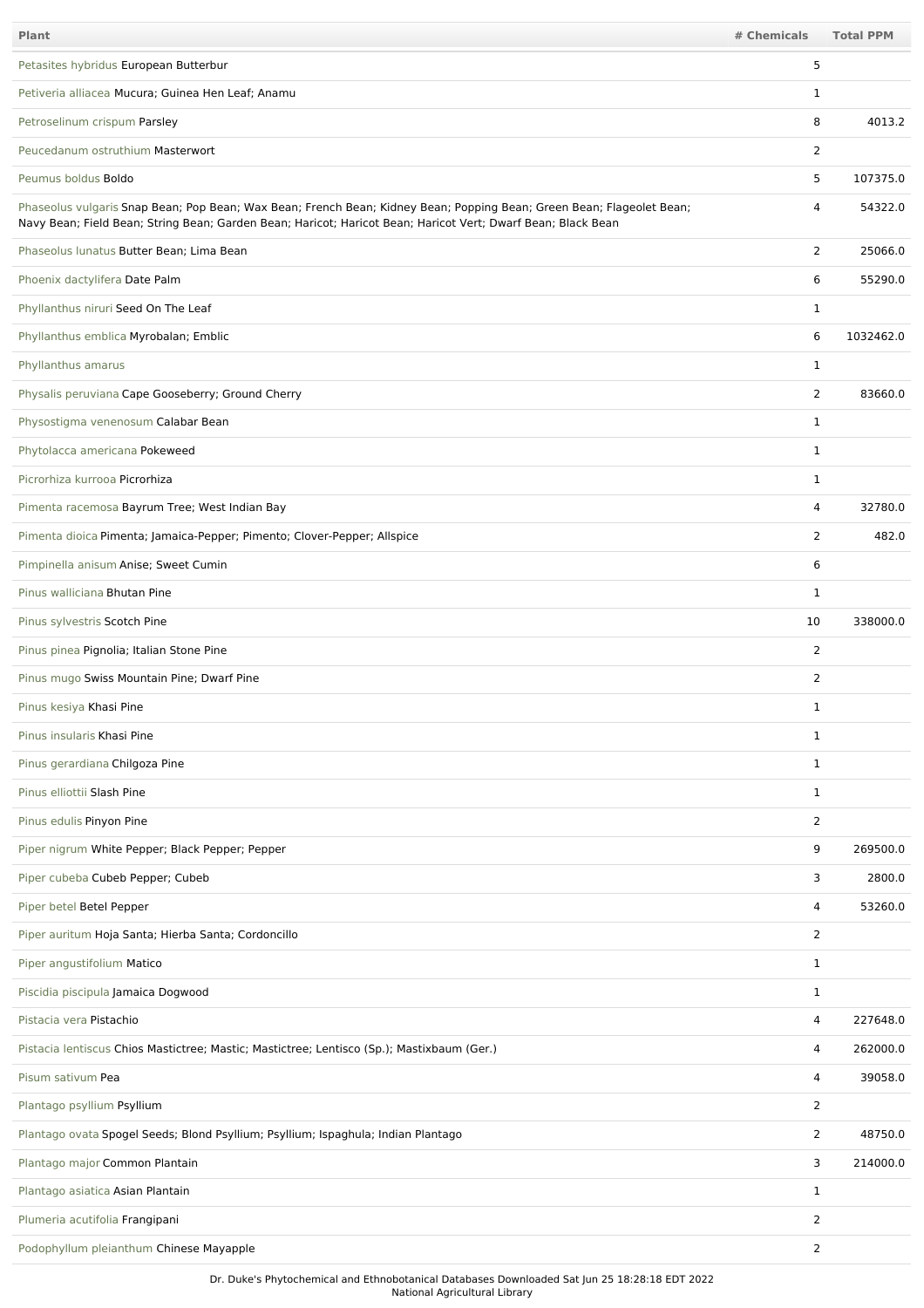| Plant                                                                                                                                                                | # Chemicals    | <b>Total PPM</b> |
|----------------------------------------------------------------------------------------------------------------------------------------------------------------------|----------------|------------------|
| Podophyllum peltatum Mayapple                                                                                                                                        | 3              | 100000.0         |
| Podophyllum hexandrum Himalayan Mayapple                                                                                                                             | 2              |                  |
| Pogostemon cablin Patchouli                                                                                                                                          | $\overline{2}$ | 34000.0          |
| Polygonum multiflorum Fo Ti; Fleeceflower; He Shou Wu; Chinese Cornbind; Chinese Knotweed                                                                            | 2              |                  |
| Polygonum hydropiperoides Mild Water Pepper                                                                                                                          | 4              |                  |
| Polygonum hydropiper Common Smartweed                                                                                                                                | 4              | 70000.0          |
| Polygonum aviculare Prostrate Knotweed                                                                                                                               | $\overline{2}$ |                  |
| Polypodium vulgare Common Polypody; Sweet Fern                                                                                                                       | 1              |                  |
| Populus tacamahacca Balm Of Gilead                                                                                                                                   | 2              |                  |
| Populus nigra Black Poplar                                                                                                                                           | 2              |                  |
| Portulaca oleracea Purslane; Verdolaga                                                                                                                               | 5              | 178662.0         |
| Pouteria campechiana Canistel                                                                                                                                        | $\mathbf{1}$   |                  |
| Prosopis juliflora Mesquite                                                                                                                                          | 2              | 320000.0         |
| Prosopis glandulosa Mesquite; Honey Mesquite                                                                                                                         | $\mathbf{1}$   |                  |
| Prunella vulgaris Heal-All; Self-Heal                                                                                                                                | 5              |                  |
| Prunus spinosa Blackthorn; Sloe                                                                                                                                      | 4              |                  |
| Prunus serotina Black Cherry; Wild Cherry                                                                                                                            | 5              |                  |
| Prunus persica Peach                                                                                                                                                 | 6              | 39454.0          |
| Prunus laurocerasus Cherry Laurel                                                                                                                                    | 4              |                  |
| Prunus dulcis Almond                                                                                                                                                 | 5              | 253668.0         |
| Prunus domestica Plum                                                                                                                                                | 5              | 320428.0         |
| Prunus cerasus Sour Cherry                                                                                                                                           | 8              | 485824.0         |
| Prunus armeniaca Apricot                                                                                                                                             | $\overline{7}$ | 837880.0         |
| Psidium guajava Guava                                                                                                                                                | 6              | 855016.0         |
| Psidium cattleianum Strawberry Guava                                                                                                                                 | 4              | 19340.0          |
| Psophocarpus tetragonolobus Winged Bean; Asparagus Pea; Goa Bean                                                                                                     | $\overline{2}$ | 150580.0         |
| Psoralea esculenta Indian Bread-Root; Prairie Apple; Indian Turnip; Prairie Potato; Breadroot; Prairie Turnip                                                        | $\mathbf{1}$   | 1266.0           |
| Psoralea corylifolia Malaya Tea; Babchi; Black Dot                                                                                                                   | $\mathbf{1}$   |                  |
| Pteridium aquilinum Bracken Fern; Bracken                                                                                                                            | $\overline{7}$ |                  |
| Pterocarpus santalinus Red Saunders                                                                                                                                  | $\mathbf{1}$   |                  |
| Pterocarpus marsupium bijasal; Malabar Kino; Indian Kino                                                                                                             | 4              |                  |
| Ptychopetalum olacoides Muira Puama                                                                                                                                  | $\mathbf{1}$   |                  |
| Pueraria montana Kudsu; Kudzu                                                                                                                                        | $\overline{2}$ |                  |
| Punica granatum Granatapfelbaum (Ger.); Granado (Sp.); Mangrano (Sp.); Romanzeiro (Port.); Grenadier (Fr.); Zakuro (Jap.);<br>Pomegranate; Granatapfelstrauch (Ger.) | 11             | 2035434.0        |
| Pycnanthemum virginianum Virginia Mountain Mint                                                                                                                      | $\mathbf{1}$   | 116.0            |
| Pycnanthemum verticillatum Whorled Mountain Mint                                                                                                                     | $\mathbf{1}$   | 84.0             |
| Pycnanthemum torreyi Torrey's Mountain Mint                                                                                                                          | $\mathbf{1}$   | 20.0             |
| Pycnanthemum tenuifolium Slenderleaf Mountain Mint                                                                                                                   | $\mathbf{1}$   | 2200.0           |
| Pycnanthemum setosum Setose Mountain Mint                                                                                                                            | $\mathbf{1}$   | 14198.0          |
| Pycnanthemum pycnanthemoides Typical Mountain Mint                                                                                                                   | 2              | 232.0            |
| Pycnanthemum pilosum Pilose Mountain Mint                                                                                                                            | 1              | 140.0            |
| Pycnanthemum muticum Muticous Mountain Mint                                                                                                                          | $\mathbf{1}$   | 100.0            |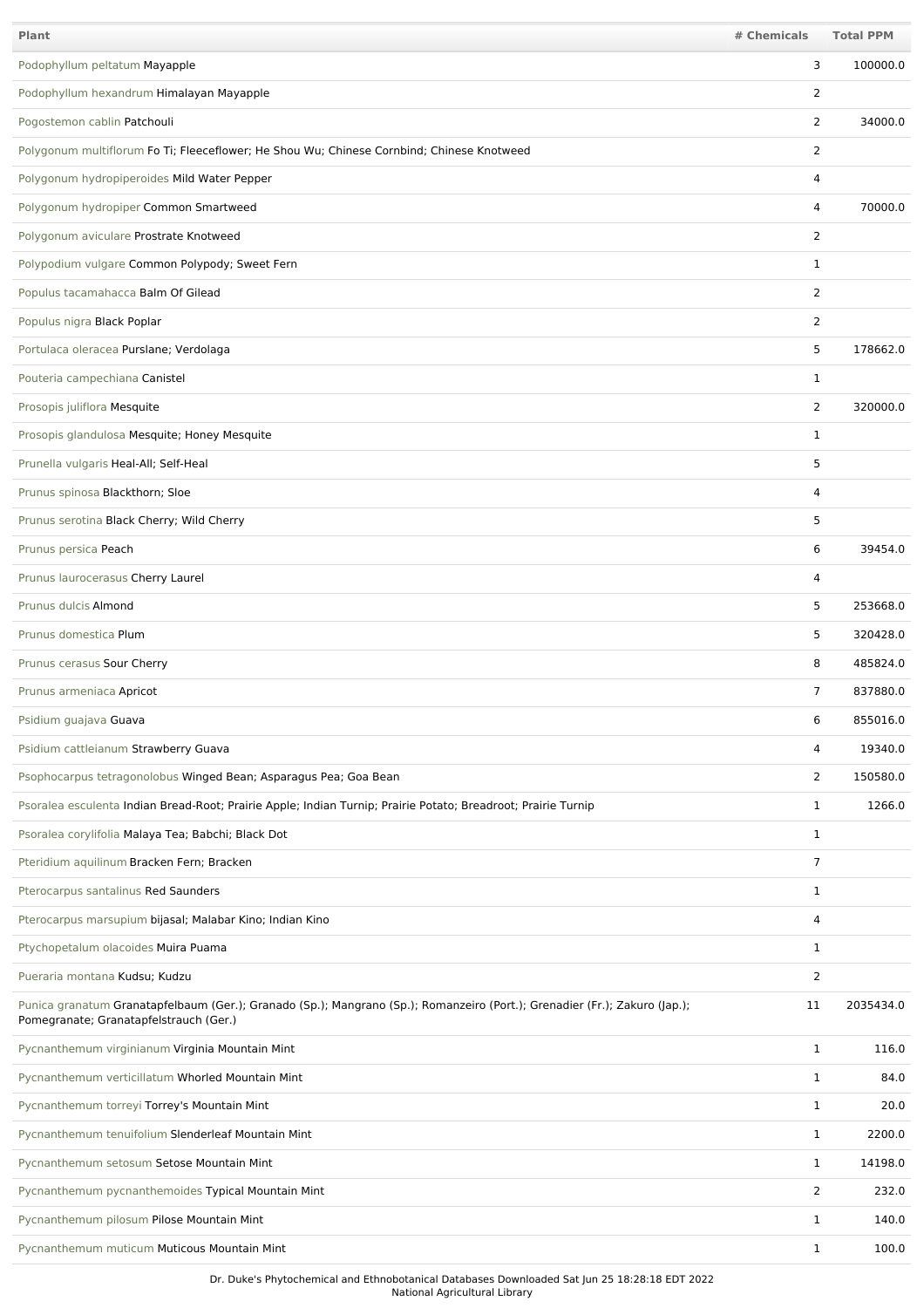| <b>Plant</b>                                               | # Chemicals    | <b>Total PPM</b> |
|------------------------------------------------------------|----------------|------------------|
| Pycnanthemum montanum Montane Mountain Mint                | 1              | 1440.0           |
| Pycnanthemum loomisii Loomis' Mountain Mint                | 1              | 52080.0          |
| Pycnanthemum incanum Hoary Mountain Mint                   | $\mathbf{1}$   | 152.0            |
| Pycnanthemum clinopodioides Clinopod Mountain Mint         | $\overline{2}$ | 352.0            |
| Pycnanthemum californicum California Mountain Mint         | $\mathbf{1}$   | 1152.0           |
| Pycnanthemum beadlei Beadle's Mountain Mint                | $\mathbf{1}$   | 56.0             |
| Pycnanthemum albescens White Mountain Mint                 | $\mathbf{1}$   | 540.0            |
| Pyrus communis Pear                                        | 6              | 50944.0          |
| Quassia amara Quassia; Bitterwood                          | $\mathbf{1}$   |                  |
| Quercus velutina Black Oak                                 | 1              |                  |
| Quercus suber Cork Oak                                     | $\mathbf{1}$   | 130000.0         |
| Quercus rubra Northern Red Oak                             | 3              | 320000.0         |
| Quercus robur English Oak                                  | 4              | 400000.0         |
| Quercus infectoria Aleppo Oak; Dyer's Oak; Gall Oak        | 3              | 80000.0          |
| <b>Ouercus alba White Oak</b>                              | 4              | 400000.0         |
| Quillaja saponaria Soapbark                                | $\mathbf{1}$   | 300000.0         |
| Quisqualis indica Rangoon Creeper                          | $\mathbf{1}$   | 48600.0          |
| Raphanus sativus Radish                                    | 3              | 7932.0           |
| Rauvolfia tetraphylla Pinque-Pinque; Four-Leaf Devilpepper | $\mathbf 1$    |                  |
| Rauvolfia serpentina Indian Snakeroot; Serpentine Wood     | $\mathbf 1$    |                  |
| Ravensara aromatica Ravensara                              | 2              |                  |
| Rheum rhabarbarum Rhubarb                                  | 3              | 122.0            |
| Rheum palmatum Chinese Rhubarb                             | 5              |                  |
| Rheum officinale Chinese Rhubarb                           | 3              | 100000.0         |
| Rhizophora mangle Red Mangrove                             | $\mathbf{1}$   | 1040000.0        |
| Rhododendron ponticum Pontic Alpenrose                     | 2              | 240000.0         |
| Rhododendron ferrugineum Rusty-Leaved Alpenrose            | $\mathbf{1}$   |                  |
| Rhododendron dauricum Chinese Alpenrose                    | 3              |                  |
| Rhus toxicodendron Poison Ivy                              | 3              |                  |
| Rhus glabra Smooth Sumac                                   | $\mathbf{1}$   | 540000.0         |
| Rhus coriaria Sumac; Sicilian Sumac; Tanner's Sumac        | 3              |                  |
| Rhynchosia minima Burn Mouth Vine                          | $\overline{2}$ |                  |
| Ribes uva-crispa Gooseberry                                | 3              | 44682.0          |
| Ribes rubrum White Currant; Red Currant                    | $\mathbf{1}$   | 6604.0           |
| Ribes nigrum Black Currant                                 | 6              | 11856.0          |
| Ricinus communis Castorbean                                | 6              |                  |
| Rivea corymbosa Snakeplant                                 | $\mathbf{1}$   |                  |
| Robinia pseudoacacia Black Locust                          | 5              | 280980.0         |
| Rosa spp Rose Hips                                         | $\mathbf{1}$   |                  |
| Rosa rubiginosa Rosa Mosqueta                              | $\mathbf{1}$   |                  |
| Rosa multiflora Multiflora Rose                            | $\mathbf{1}$   |                  |
| Rosa laevigata Cherokee Rose                               | $\mathbf{1}$   |                  |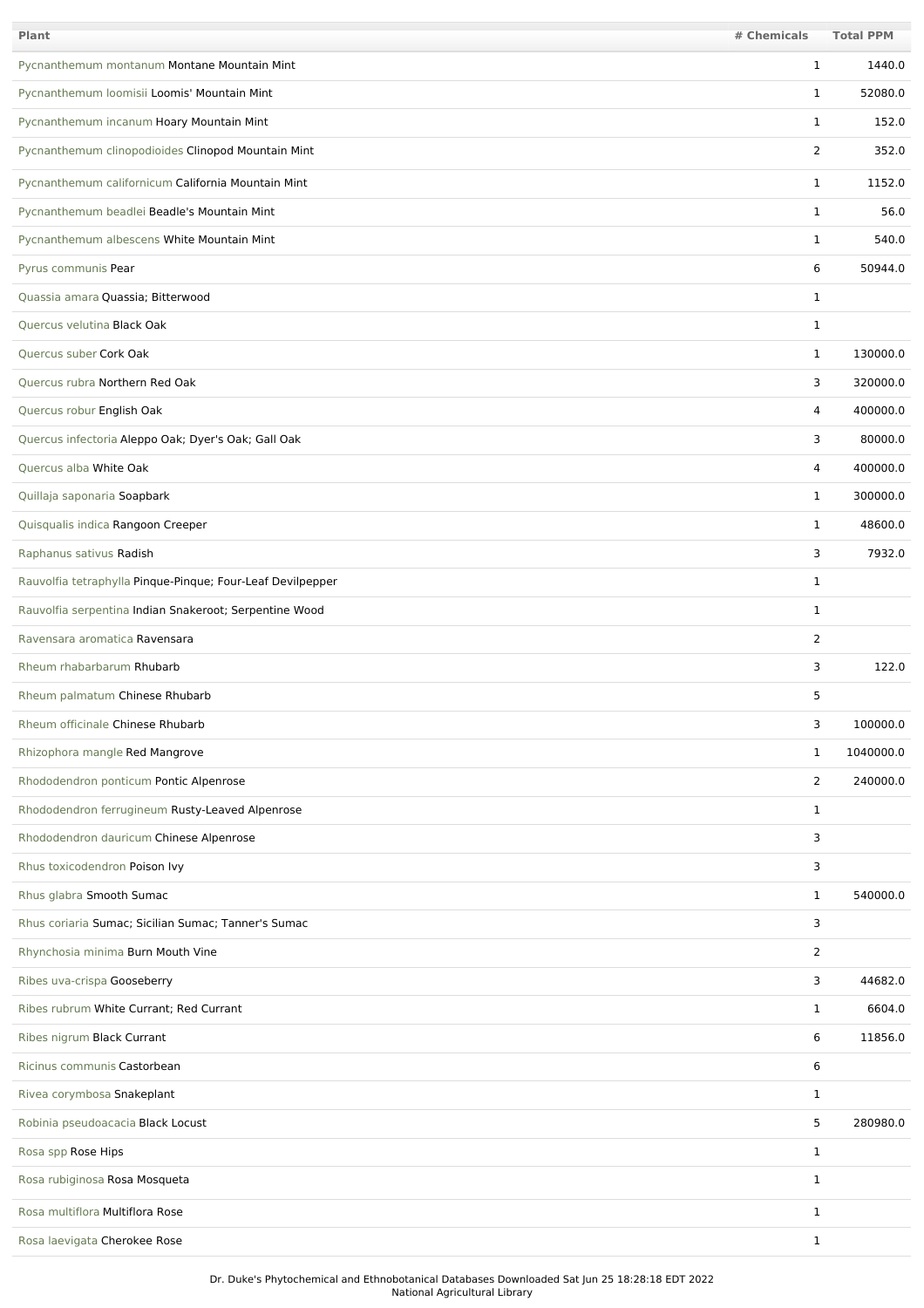| Plant                                                                                  | # Chemicals    | <b>Total PPM</b> |
|----------------------------------------------------------------------------------------|----------------|------------------|
| Rosa gallica French Rose                                                               | $\overline{2}$ |                  |
| Rosa damascena Damask Rose                                                             | $\overline{2}$ |                  |
| Rosa centifolia Cabbage Rose                                                           | 1              |                  |
| Rosa canina Dog Rose; Rose; Dogbrier                                                   | 6              | 163640.0         |
| Rosmarinus x mendizabalii Mendizabali's Rosemary                                       | $\mathbf{1}$   |                  |
| Rosmarinus x lavandulaceus Lavender Rosemary                                           | $\mathbf{1}$   |                  |
| Rosmarinus tomentosus Hairy Rosemary                                                   | $\mathbf{1}$   |                  |
| Rosmarinus officinalis Rosemary                                                        | $\overline{7}$ | 16440.0          |
| Rosmarinus eriocalyx Rosemary                                                          | $\mathbf{1}$   |                  |
| Rubia cordifolia Madder                                                                | $\mathbf{1}$   |                  |
| Rubus spectabilis Salmonberry                                                          | $\mathbf 1$    |                  |
| Rubus parviflorus Salmonberry; Thimbleberry                                            | $\mathbf{1}$   |                  |
| Rubus idaeus Raspberry; Red Raspberry                                                  | 7              | 252400.0         |
| Rubus fruticosus Blackberry                                                            | 2              |                  |
| Rumex hymenosepalus Canaigre                                                           | 1              | 700000.0         |
| Rumex crispus Curly Dock; Lengua De Vaca; Sour Dock; Yellow Dock                       | 3              | 120000.0         |
| Rumex acetosella Sheep Sorrel                                                          | $\overline{2}$ | 280000.0         |
| Rumex acetosa Garden Sorrel                                                            | $\mathbf{1}$   |                  |
| Ruta graveolens Rue                                                                    | 4              |                  |
| Salix alba White Willow                                                                | 3              | 190000.0         |
| Salvia triloba Greek Sage                                                              | $\mathbf{1}$   | 37200.0          |
| Salvia sp. Chia                                                                        | $\overline{2}$ |                  |
| Salvia sclarea Clary Sage                                                              | 4              | 108816.0         |
| Salvia officinalis Sage                                                                | 7              | 318576.0         |
| Salvia dorisiana 'Honduran' Sage                                                       | $\mathbf{1}$   |                  |
| Sambucus simpsonii Simpson's elderberry                                                | $\mathbf{1}$   |                  |
| Sambucus nigra European Elderberry; European Alder; Black Elder; European Elder; Elder | 6              | 60000.0          |
| Sambucus canadensis Elderberry; American Elderberry; American Elder; Sweet Elder       | $\overline{4}$ | 340318.0         |
| Sanguisorba officinalis Greater Burnet                                                 | 3              | 340000.0         |
| Sanguisorba minor Small Burnet                                                         | 5              |                  |
| Santalum album White Sandalwood                                                        | 3              |                  |
| Santolina chamaecyparissus Lavender Cotton                                             | 3              |                  |
| Sarcostemma acidum Soma                                                                | $\mathbf{1}$   |                  |
| Sassafras albidum Sassafras                                                            | 5              | 97000.0          |
| Satureja subspicata Yugoslav Savory                                                    | $\overline{2}$ |                  |
| Satureja parvifolia Small-Leaf Pampa Savory                                            | $\mathbf{1}$   |                  |
| Satureja odora Scented Pampa Savory                                                    | $\mathbf{1}$   |                  |
| Satureja obovata Iberian Savory; Savory                                                | $\mathbf{1}$   |                  |
| Satureja montana Winter Savory; Savory                                                 | 5              |                  |
| Satureja hortensis Summer Savory                                                       | 3              | 321200.0         |
| Satureja douglasii Douglas' Savory                                                     | $\mathbf{1}$   | 390.0            |
| Satureja cuneifolia Cuneate Turkish Savory                                             | $\mathbf{1}$   |                  |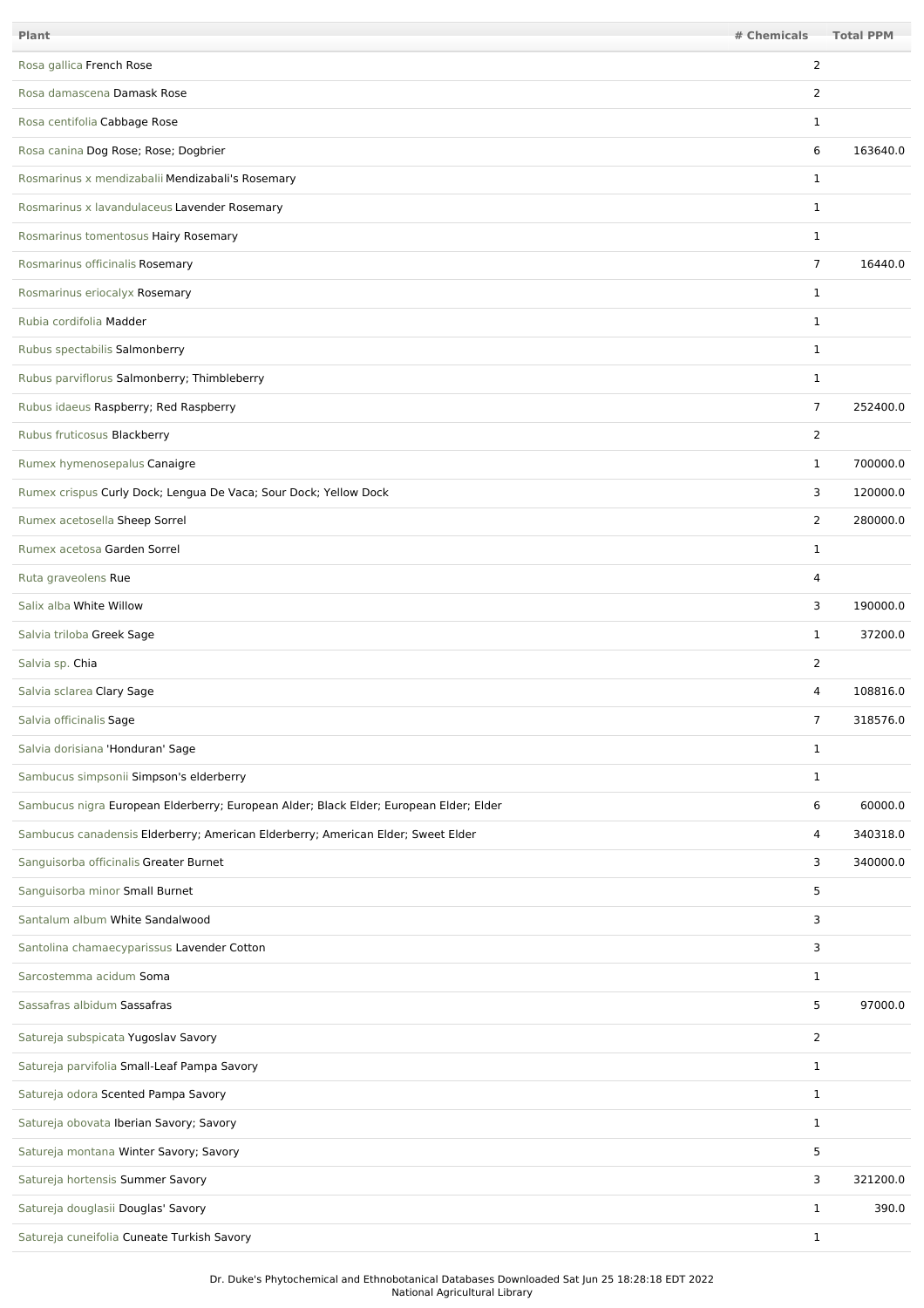| <b>Plant</b>                                                                                                   | # Chemicals    | <b>Total PPM</b> |
|----------------------------------------------------------------------------------------------------------------|----------------|------------------|
| Satureja cilicica Turkish Savory                                                                               | 1              |                  |
| Saussurea lappa Costus; Kuth                                                                                   | 1              |                  |
| Schinus terebinthifolius Brazilian Peppertree                                                                  | 3              |                  |
| Schinus molle California Peppertree; Peruvian Peppertree; Mastic-Tree                                          | 5              | 460000.0         |
| Schisandra chinensis Chinese Magnolia Vine; Magnolia Vine; Wu Wei Zi; Five-Flavor-Fruit; Schizandra; Wu Wei Zu | 3              |                  |
| Sclerocarya caffra Marula                                                                                      | $\mathbf{1}$   | 600000.0         |
| Scopolia carniolica Scopolia                                                                                   | $\mathbf{1}$   |                  |
| Scutellaria lateriflora Mad-Dog Skullcap; Scullcap                                                             | $\mathbf{1}$   |                  |
| Scutellaria galericulata Marsh Skullcap                                                                        | $\mathbf{1}$   | 70000.0          |
| Scutellaria churchilliana Hybrid Skullcap                                                                      | $\mathbf{1}$   |                  |
| Secale cereale Rye                                                                                             | $\overline{2}$ |                  |
| Sechium edule Chayote                                                                                          | $\mathbf 1$    | 3430.0           |
| Senecio aureus Liferoot; Squawweed                                                                             | $\mathbf{1}$   |                  |
| Senna occidentalis Coffee Senna                                                                                | 4              | 54328.0          |
| Senna obtusifolia Sicklepod                                                                                    | 4              | 90680.0          |
| Senna alata Ringworm Bush                                                                                      | $\mathbf{1}$   |                  |
| Serenoa repens Scrub-Palmetto; Saw Palmetto                                                                    | 3              | 261200.0         |
| Sesamum indicum Ajonjoli (Sp.); Sesame; Sesamo (Sp.); Benneseed; Beni                                          | 6              | 567506.0         |
| Sideritis pauli El Molinillo Sideritis                                                                         | $\mathbf{1}$   |                  |
| Sideritis mugronensis                                                                                          | $\mathbf 1$    |                  |
| Sideritis germanicolpitana                                                                                     | $\mathbf 1$    |                  |
| Sideritis athoa Kedi Kuyrugu Cayi                                                                              | 1              |                  |
| Silybum marianum Milk Thistle; Lady's Thistle                                                                  | 3              |                  |
| Simarouba glauca Simaruba Bark                                                                                 | 1              | 25720.0          |
| Simarouba amara Simaruba Bark                                                                                  | $\mathbf{1}$   | 540000.0         |
| Sinapis alba White Mustard                                                                                     | $\overline{2}$ | 68476.0          |
| Skimmia arborescens Skimmia                                                                                    | 3              |                  |
| Smilax china China Root                                                                                        | $\mathbf{1}$   |                  |
| Solanum tuberosum Potato                                                                                       | 8              | 73220.0          |
| Solanum torvum Susumba; Wild Eggplant                                                                          | $\mathbf{1}$   |                  |
| Solanum sessiliflorum Cocona                                                                                   | $\mathbf{1}$   |                  |
| Solanum nigrum Black Nightshade                                                                                | $\overline{2}$ | 400380.0         |
| Solanum melongena Aubergine; Eggplant                                                                          | 4              | 15152.0          |
| Solidago virgaurea Woundwort; European Goldenrod                                                               | $\overline{2}$ |                  |
| Solidago gigantea Early Goldenrod                                                                              | 4              |                  |
| Sophora japonica Japanese Pagoda Tree                                                                          | 4              | 128260.0         |
| Sorbus aucubaria Rowan Berry                                                                                   | 6              | 800.0            |
| Spartium junceum Weaver's Broom; Genet; Spanish Broom                                                          | 3              | 170624.0         |
| Spigelia marilandica Indian Pink; Pinkroot                                                                     | $\mathbf{1}$   |                  |
| Spinacia oleracea Spinach                                                                                      | 7              | 14528.0          |
| Stachys officinalis Betony; Bishop's-Wort; Purple Betony; Wood Betony                                          | 2              | 310000.0         |
| Stachys germanica Downy Woundwort                                                                              | $\mathbf{1}$   | 96.0             |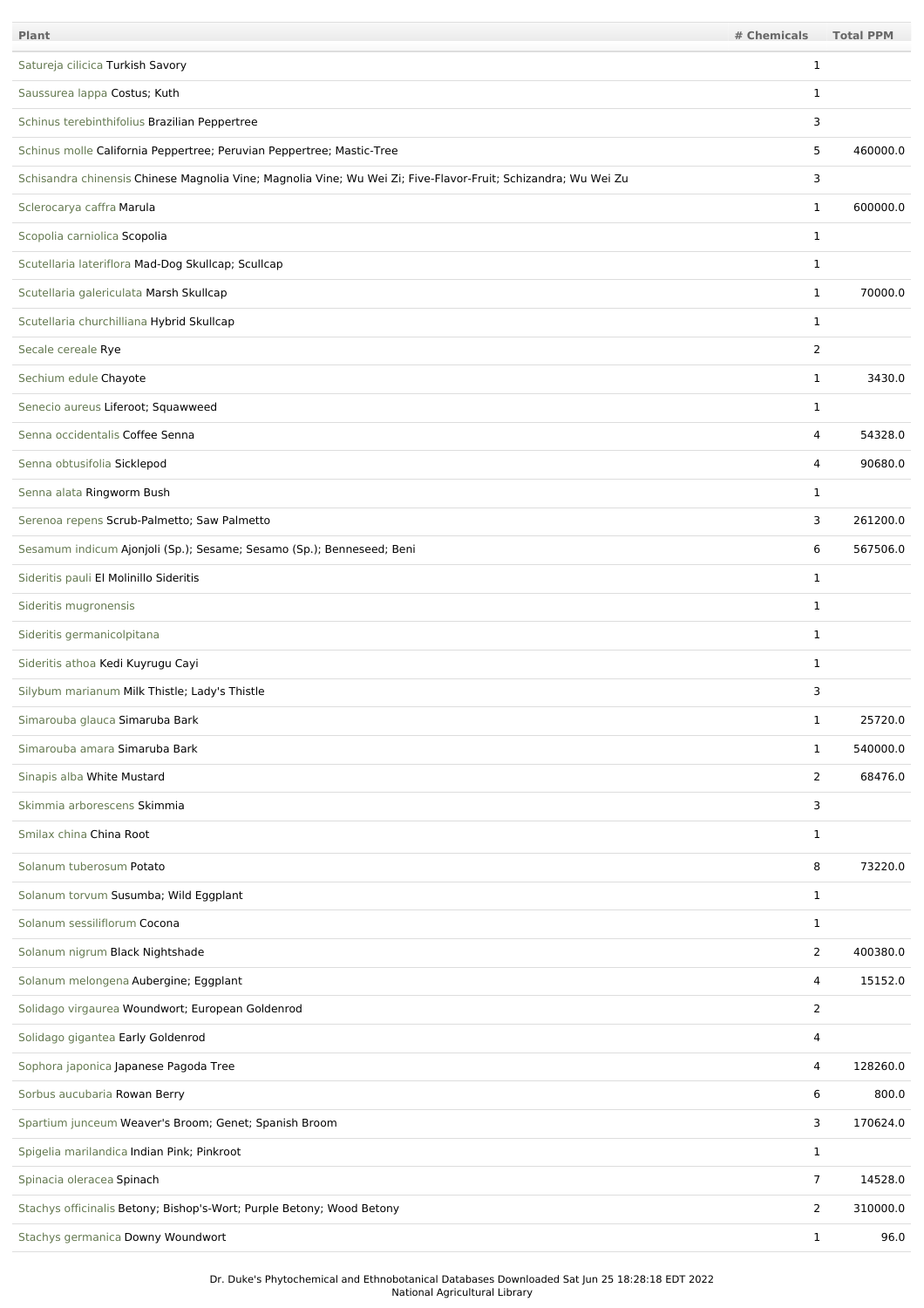| Plant                                                                                                             | # Chemicals    | <b>Total PPM</b> |
|-------------------------------------------------------------------------------------------------------------------|----------------|------------------|
| Stachytarpheta cayennensis Verbena                                                                                | $\mathbf{1}$   |                  |
| Stellaria media Chickweed; Common Chickweed                                                                       | 4              |                  |
| Sterculia urens Karaya                                                                                            | $\overline{2}$ | 52584.0          |
| Stevia rebaudiana Stevia; Ca-A-E; Sweet Leaf of Paraguay                                                          | $\overline{2}$ |                  |
| Stillingia sylvatica Queen's-Delight; Stillingia; Yawroot; Queen's-Root                                           | 1              |                  |
| Strophanthus gratus Ouabain                                                                                       | $\mathbf 1$    | 180000.0         |
| Strychnos nux-vomica Nux-Vomica; Stychnine                                                                        | $\mathbf{1}$   | 9200.0           |
| Swertia chirata Chiretta; Chirata                                                                                 | 1              |                  |
| Symphytum officinale Comfrey                                                                                      | 3              | 180000.0         |
| Symplocarpus foetidus Skunk Cabbage                                                                               | 1              |                  |
| Syringa vulgaris Lilac                                                                                            | 1              |                  |
| Syzygium cumini Aceituna Dulce; Java Plum; Jambolan                                                               | 2              |                  |
| Syzygium aromaticum Clove; Clovetree                                                                              | 5              | 680.0            |
| Tabebuia impetiginosa Taheebo; Pau d'arco                                                                         | 2              |                  |
| Tabernanthe iboga Iboga                                                                                           | $\mathbf 1$    |                  |
| Tagetes patula French Marigold                                                                                    | 3              |                  |
| Tagetes minuta Aztec Marigold; Dwarf Marigold; Wild Marigold; Muster John Henry; Stinking-Roger; Mexican Marigold | 3              | 250.0            |
| Tagetes lucida Sweet-Scent Marigold; Sweet-Scent Mexican Marigold; Sweet-Mace; Anise Marigold                     | 4              |                  |
| Tagetes filifolia Irish Lace; Pampa Anise                                                                         | $\mathbf 1$    |                  |
| Tagetes erecta Aztec Marigold; Marigold                                                                           | $\overline{2}$ | 86.0             |
| Tamarindus indica Indian Tamarind; Tamarind; Kilytree                                                             | 5              | 210916.0         |
| Tanacetum vulgare Tansy                                                                                           | 3              | 2600.0           |
| Tanacetum parthenium Feverfew                                                                                     | $\mathbf 1$    |                  |
| Taraxacum officinale Dandelion                                                                                    | 5              |                  |
| Taxus baccata Common Yew                                                                                          | 3              |                  |
| Tecoma stans Yellow Elder                                                                                         | 4              | 160.0            |
| Telosma cordata Merrill flowers                                                                                   | $\mathbf 1$    |                  |
| Terminalia pallida                                                                                                | 2              |                  |
| Terminalia ivorensis Black Afara; Shinglewood; Satinwood; Brimstonewood; Idigbo; Emire; Blackbark                 | 1              |                  |
| Terminalia chebula Ink Nut; Black Myrobalan; Chebulic Myrobalan; Myrobalan                                        | 5              | 213600.0         |
| Terminalia catappa Tropical Almond; Malabar Almond; Indian Almond                                                 | 5              | 1028900.0        |
| Terminalia bellirica Belleric; Beleric Myrobalan; Bahera; Myrobalan; Myrobalan Belleric                           | 3              |                  |
| Terminalia arjuna Arjun; Arjuna                                                                                   | $\overline{2}$ |                  |
| Tetragonia tetragonioides New Zealand Spinach                                                                     | $\mathbf 1$    | 4330.0           |
| Teucrium scorodonia Wood Germander; Germander                                                                     | 3              |                  |
| Teucrium scordium Water Germander                                                                                 | $\mathbf{1}$   |                  |
| Teucrium salviastrum                                                                                              | $\mathbf{1}$   |                  |
| Teucrium pseudoscorodonia                                                                                         | $\mathbf{1}$   |                  |
| Teucrium polium Golden Germander                                                                                  | 4              |                  |
| Teucrium oxylepis                                                                                                 | $\mathbf 1$    |                  |
| Teucrium montanum Mountain Germander                                                                              | 2              |                  |
| Teucrium micropodioides Small 'Cyprus' Germander                                                                  | 1              |                  |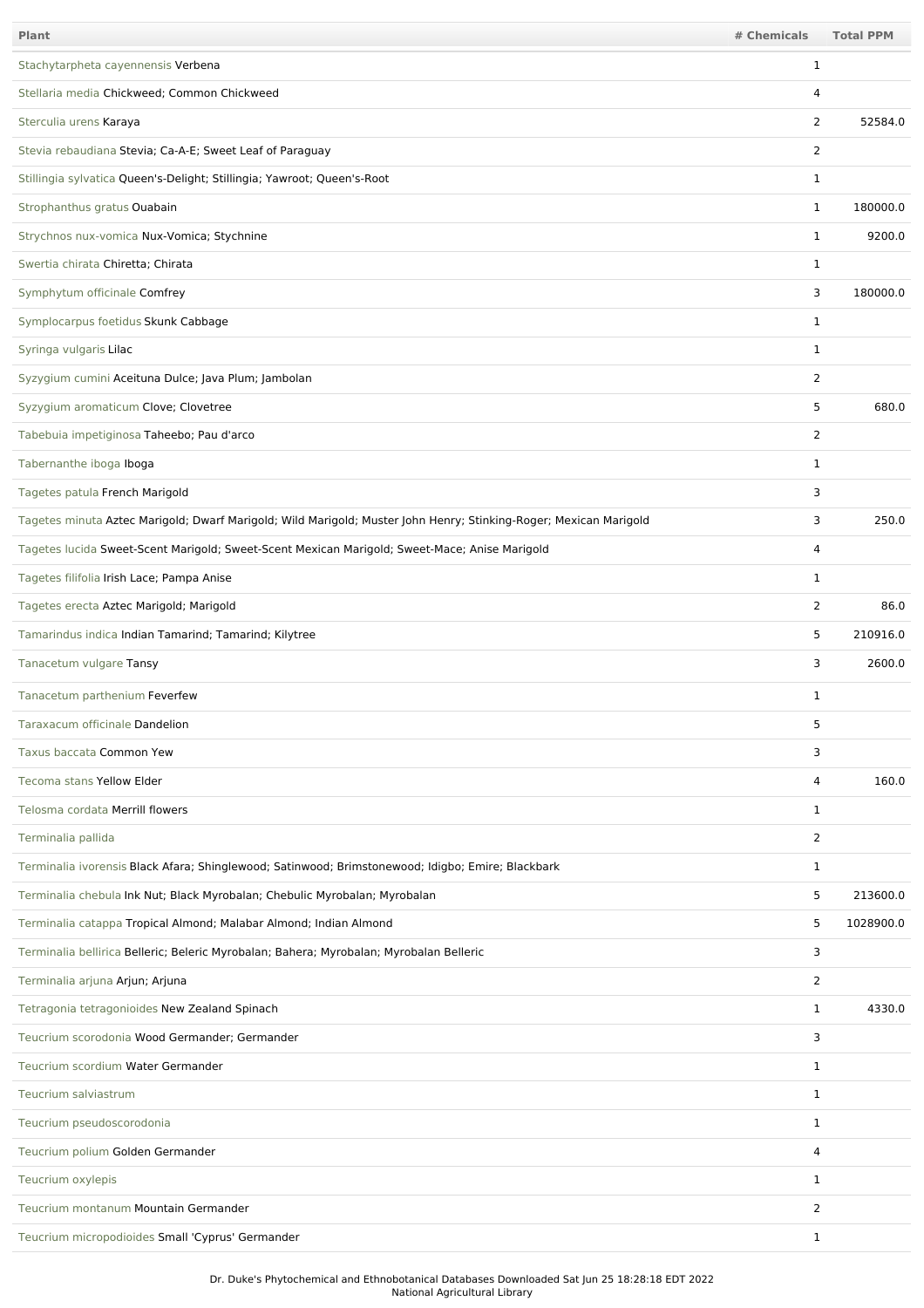| Plant                                                                                                                                                                                           | # Chemicals    | <b>Total PPM</b> |
|-------------------------------------------------------------------------------------------------------------------------------------------------------------------------------------------------|----------------|------------------|
| Teucrium marum Cat Thyme                                                                                                                                                                        | 1              |                  |
| Teucrium kotschyanum Stavros Kotschy's Germander                                                                                                                                                | $\mathbf{1}$   |                  |
| Teucrium gnaphalodes Iberian Germander                                                                                                                                                          | $\mathbf{1}$   |                  |
| Teucrium divaricatum Hoary Divaricate Germander                                                                                                                                                 | $\mathbf{1}$   |                  |
| Teucrium cyprium 'Cyprus' Germander                                                                                                                                                             | $\mathbf{1}$   |                  |
| Teucrium chamaedrys Wall Germander                                                                                                                                                              | 2              | 100000.0         |
| Teucrium botrys Field Germander                                                                                                                                                                 | $\mathbf 1$    |                  |
| Teucrium asiaticum                                                                                                                                                                              | 1              |                  |
| Teucrium arduini 'Croatian Alpine' Germander                                                                                                                                                    | 1              |                  |
| Theobroma cacao Cacao                                                                                                                                                                           | $\overline{7}$ | 24460.0          |
| Theobroma bicolor Nicaraguan Cacao; Pataste                                                                                                                                                     | $\mathbf{1}$   |                  |
| Theobroma angustifolium Castarica; Emerald Cacao                                                                                                                                                | $\mathbf{1}$   |                  |
| Thespesia populnea Indian tulip tree                                                                                                                                                            | 3              |                  |
| Thevetia peruviana Luckynut; Loandro-Amarelo (Port.); Oleandre Jaune (Fr.); Thevetie (Ger.); Adelfa Amarilla (Sp.); Cabalonga<br>(Sp.); Chirca (Sp.); Yellow Oleander; Peruvian Yellow Oleander | 3              |                  |
| Thevetia neriifolia Yellow oleander                                                                                                                                                             | $\mathbf{1}$   |                  |
| Thuja occidentalis Northern White-Cedar; Arbor-Vitae                                                                                                                                            | $\mathbf{1}$   | 118000.0         |
| Thymus zygis 'Portuguese' Thyme                                                                                                                                                                 | $\mathbf{1}$   |                  |
| Thymus x citriodorus Funk's thyme; Lemon Thyme                                                                                                                                                  | $\mathbf{1}$   |                  |
| Thymus vulgaris Garden Thyme; Thyme; Common Thyme                                                                                                                                               | 7              | 248618.0         |
| Thymus serpyllum Creeping Thyme                                                                                                                                                                 | 4              | 162476.0         |
| Thymus mastichina Spanish Marjoram                                                                                                                                                              | 1              | 15000.0          |
| Thymus longicaulis Kekik; Tas Kekik                                                                                                                                                             | $\mathbf{1}$   |                  |
| Thymus funkii Funk's Thyme                                                                                                                                                                      | 1              |                  |
| Thymus cilicicus 'Anatolian' Thyme                                                                                                                                                              | $\mathbf{1}$   |                  |
| Thymus capitatus Spanish Thyme; 'Sicilian' Thyme; Spanish Origanum                                                                                                                              | $\mathbf{1}$   | 60.0             |
| Tilia sp. Basswood; Linden; Lime                                                                                                                                                                | 4              |                  |
| Tribulus terrestris Puncture-vine                                                                                                                                                               | 3              |                  |
| Trichosanthes kirilowii Chinese Cucumber                                                                                                                                                        | $\mathbf{1}$   |                  |
| Trichosanthes anguina Snakegourd                                                                                                                                                                | $\mathbf{1}$   | 99000.0          |
| Tridax procumbens Mexican daisy; Coatbuttons                                                                                                                                                    | 2              |                  |
| Trifolium pratense Red Clover; Peavine Clover; Cowgrass; Purple Clover                                                                                                                          | 8              |                  |
| Trigonella foenum-graecum Fenugreek; Bockshornklee (Ger.); Greek Clover; Greek Hay; Alholva (Sp.)                                                                                               | 5              | 8600.0           |
| Trilisa odoratissima Deer's Tongue; Carolina Vanilla; Hound's Tongue; Vanilla Plant                                                                                                             | $\mathbf{1}$   |                  |
| Triticum aestivum Wheat                                                                                                                                                                         | 5              | 6020.0           |
| Tsuga canadensis Eastern Hemlock                                                                                                                                                                | 2              | 821000.0         |
| Turnera diffusa Damiana                                                                                                                                                                         | 2              | 2200.0           |
| Tussilago farfara Coltsfoot                                                                                                                                                                     | 4              | 352150.0         |
| Ulmus rubra Slippery Elm; Red Elm                                                                                                                                                               | $\mathbf{1}$   |                  |
| Umbellularia californica California Bay                                                                                                                                                         | 3              | 18960.0          |
| Uncaria guianensis Una de Gato; Tambor Huasca; Garabato Colorado; Ungunagi; Cat's Claw                                                                                                          | $\overline{2}$ |                  |
| Uncaria catechu Gambir; Pale Catechu                                                                                                                                                            | 3              |                  |
| Urginea maritima European Squill                                                                                                                                                                | $\overline{2}$ |                  |